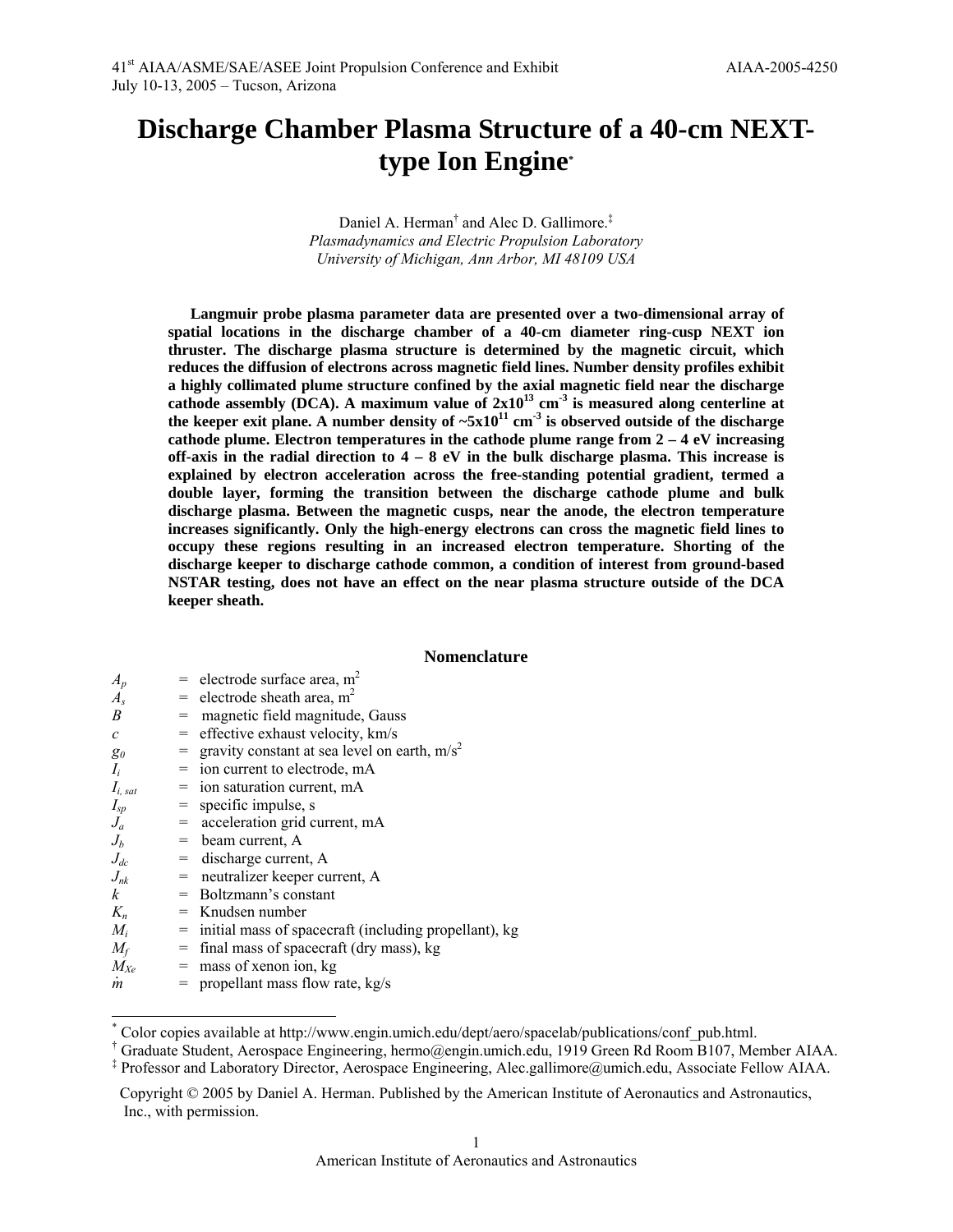| $\boldsymbol{n}$                                                                                                                        |                   | $=$ number density, cm <sup>-3</sup>                            |
|-----------------------------------------------------------------------------------------------------------------------------------------|-------------------|-----------------------------------------------------------------|
| $n_e$                                                                                                                                   |                   | $=$ electron number density, cm <sup>-3</sup>                   |
| $n_i$                                                                                                                                   |                   | $=$ ion number density, cm <sup>-3</sup>                        |
| $P_b$                                                                                                                                   | $=$               | base pressure (air), Torr                                       |
| $P_c$                                                                                                                                   | $=$               | corrected pressure (xenon), Torr                                |
| $P_i$                                                                                                                                   |                   | $=$ indicated pressure (xenon), Torr                            |
| $P_{0}$                                                                                                                                 | $=$               | discharge chamber pressure, Torr                                |
| q                                                                                                                                       |                   | $=$ electron charge, C                                          |
| $R_p$                                                                                                                                   |                   | $=$ probe radius, m                                             |
| T                                                                                                                                       |                   | $=$ thrust, N                                                   |
| $T_{eV}$                                                                                                                                | $=$               | electron temperature, eV                                        |
| $V_a$                                                                                                                                   |                   | $=$ acceleration grid voltage, V                                |
| $V_b$                                                                                                                                   |                   | $=$ electrode bias voltage with respect to discharge cathode, V |
| $V_{ck-cc}$<br>$\begin{array}{c} \begin{array}{c} \begin{array}{c} \end{array} \\ \begin{array}{c} \end{array} \end{array} \end{array}$ |                   | keeper to cathode common voltage, V                             |
| $V_{dc}$                                                                                                                                | $=$               | discharge voltage, V                                            |
| $V_{\rm g}$                                                                                                                             | $=$               | coupling voltage, V                                             |
| $V_{nk}$                                                                                                                                | $\!\!\!=\!\!\!\!$ | neutralizer keeper voltage, V                                   |
| $V_{s}$                                                                                                                                 |                   | $=$ screen grid voltage, V                                      |
| $\Delta v$                                                                                                                              |                   | $=$ velocity increment, km/s                                    |
| $\phi$                                                                                                                                  | $=$               | local plasma potential, V                                       |
| λ                                                                                                                                       | $=$               | mean free path, m                                               |
| $\lambda_D$                                                                                                                             |                   | $=$ Debye length, m                                             |

## **I. Introduction**

THE motivation for high exhaust velocity propulsion technology investment is illustrated by the Rocket Equation<br>
Tor Tsiolkovsky's Equation. Named after famous mathematics teacher Konstantin Tsiolkovsky, who in 1903 first or Tsiolkovsky's Equation. Named after famous mathematics teacher Konstantin Tsiolkovsky, who in 1903 first published its derivation, the Rocket Equation identifies exhaust velocity as the important performance parameter in rocket propulsion.<sup>1</sup> The Rocket Equation illustrates that the fraction of the original vehicle mass that can be accelerated through a given velocity increment, ∆v, is a negative exponential in the ratio of that velocity increment to the effective exhaust velocity, c.

<span id="page-1-0"></span>
$$
\frac{M_f}{M_i} = e^{-\frac{\Delta v}{c}} = e^{-\frac{\Delta v}{I_{sp}g_0}}
$$
\n(1)

As illustrated in Eq. [1,](#page-1-0) the effective exhaust velocity is related to the performance parameter specific impulse, Isp, which is defined as the total impulse per unit weight of propellant, given by Eq. [2.](#page-1-1) 

<span id="page-1-1"></span>
$$
I_{sp} \equiv \frac{T}{mg_0} = \frac{c}{g_0} \tag{2}
$$

Tsiolkovsky's Equation, Eq. [1,](#page-1-0) establishes the need for an effective exhaust velocity that is comparable with the mission ∆v if a significant fraction of the original mass is to be brought to the final velocity. Deep space missions are prime examples of high-∆v missions that benefit from high exhaust velocity, but this can also be true for northsouth station-keeping (NSSK) requirements in which long satellite lifetimes may require substantial ∆v's to overcome the solar radiation pressure drag and gravity gradients to maintain their orbit. It is clear that there are many missions that can benefit from high exhaust velocity, or equivalently high specific impulse, technologies.

Ion thrusters are high-efficiency, high specific impulse  $(I_{sp})$  propulsion systems that are being proposed as the primary propulsion source for a variety of missions. Ion thruster technology has enabled new missions that had not been feasible using liquid propellant rocket technology. The NASA Solar Electric Propulsion Technology Applications Readiness (NSTAR) 30-cm ion thruster was the first ion engine to be used for primary spacecraft propulsion in the Deep Space One (DS1) mission, validating ion thruster technology maturity for space flight. With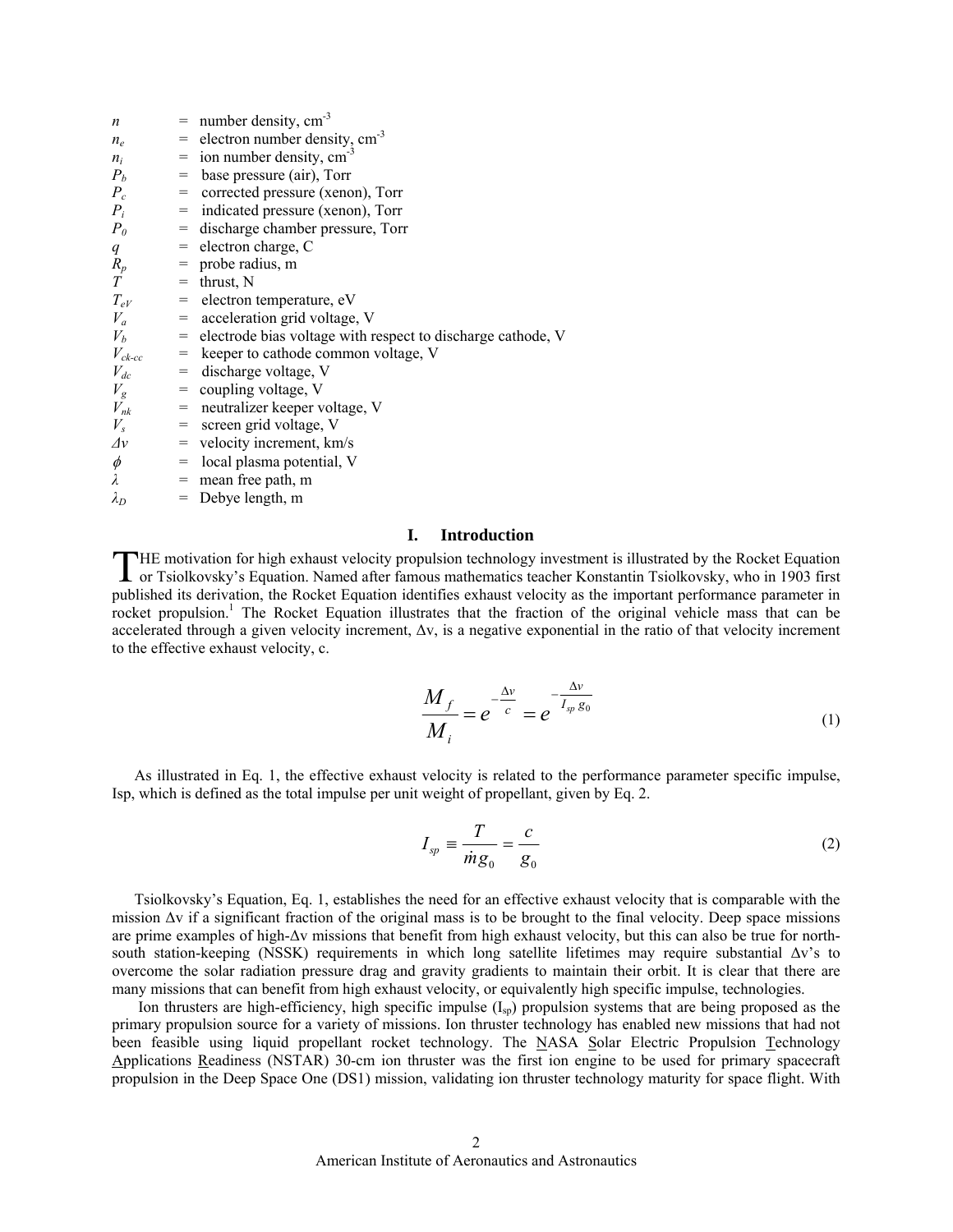a design lifetime of 8,000 hours, the NSTAR ion thruster accumulated 16,265 hours of operation in space and the flight spare accumulated 30,352 hours of continuous operation in ground-based testing.<sup>2,3</sup>

A key component of the NSTAR program is ground-based testing of engineering model thrusters (EM's or EMT's) for extended periods of time. The first wear test of an engineering model 30-cm NSTAR thruster was the full-power (2.3-kW) 2000-hour wear test conducted at the NASA Glenn Research Center (GRC). The 2000-hour test, which did not employ a discharge cathode keeper, revealed extensive erosion of the two discharge cathodes used during the test.<sup>4</sup> Subsequent 1000-hour wear test and 8200-long duration test (LDT) employed a sacrificial keeper electrode demonstrating reduced discharge cathode erosion at an acceptable level  $(-60 \mu m/khr)$ .<sup>5-7</sup> An Extended Life Test (ELT) of the NSTAR DS1 flight spare thruster, conducted at the Jet Propulsion Laboratory (JPL), revealed extensive keeper erosion that has yet to be fully explained. There is a lack of understanding of the discharge cathode assembly (DCA) erosion phenomena in ring-cusp ion thrusters. Engineering solutions, such as thicker keeper electrodes and more exotic keeper materials, may not be sufficient to achieve desired ion thruster lifetimes for future missions requiring several tens of thousands of hours.<sup>8,9</sup> A detailed understanding of the discharge plasma environment in ion thrusters will lead to better discharge designs and DCA erosion mitigation methods.

The successful demonstration of the NSTAR ion engine provides an off-the-shelf 2.3-kW ion engine suitable for discover class NASA missions. Several missions under consideration for the exploration of the Solar System have identified higher-power, higher-throughput 5/10-kW ion propulsion systems as a requirement for feasible missions.10 For larger flagship-type missions, specifically robotic exploration of the outer planets using 25-kW-class solar-powered electric propulsion, NASA GRC has led a team to develop the next generation ion thruster. The 40 cm xenon ion engine, termed NASA's Evolutionary Xenon Ion Thruster (NEXT) was selected in 2002 for technology development as part of the Next Generation Electric Propulsion Project (NGEP).<sup>11,12</sup>

Several investigations have been underway to diagnose discharge cathode erosion in the 30-cm NSTAR ion thruster involving Laser-Induced Fluorescence (LIF) measurements, measurement of energetic ions near the DCA, and (concurrent with this investigation) electrostatic probing of the discharge chamber and discharge cathode.<sup>13-20</sup> High-resolution discharge plasma characterization of the near-DCA region of a 30-cm NSTAR thruster has been accomplished utilizing a high-speed probe positioning system.<sup>21-24</sup> Mapping the internal plasma structure of the 30cm ion engine downstream of the DCA permitted the elimination of the potential hill theory as an explanation of the DCA erosion and illustrated a free-standing double layer plasma potential structure. The double layer is aligned with the axial magnetic field near the DCA and forms the transition between the low potential discharge cathode plume and the high potential bulk discharge plasma.

In an attempt to diagnose DCA erosion issues, an investigation of the discharge plasma structure of a 40-cm NEXT ion thruster has been initiated. To the author's knowledge this is the only internal investigation on a NEXT ion thruster to date. The purpose of this experiment is to obtain high spatial resolution plasma parameter measurements in the discharge chamber of the 40-cm NEXT ion engine, focusing on the near-DCA region. A secondary probe, located closer to the ion optics, offers additional valuable discharge chamber data. Determination of the discharge plasma environment permits evaluation of the DCA erosion mechanisms and estimation of the NEXT DCA erosion rate. $25$ 

## **II. 40-cm NEXT Ion Thruster**

The NEXT ion engine follows the "derated" approach of the NSTAR program to preserve the NSTAR design heritage. This design approach maintains low beam current densities, low component operating temperatures (most importantly the permanent magnets), and reduces operating voltages that can accelerate wear mechanisms. To maintain low beam current densities while increasing throughput, an engine twice the beam area of the NSTAR thruster was designed. Increasing the engine beam diameter from 28-cm (NSTAR) to 40-cm (NEXT) doubles the beam extraction area. The higher beam area provides higher-power capability while maintaining comparable current densities, temperatures, and operating voltages. An input power of 4.7 kW on the NEXT engine operates at the same voltages and beam current density as 2.3-kW on the NSTAR engine. The NEXT engine can therefore be expected to yield the same operating lifetime while **model ion thruster, courtesy of NASA.**

producing twice the thrust.



**Figure 1. NEXT 40-cm engineering**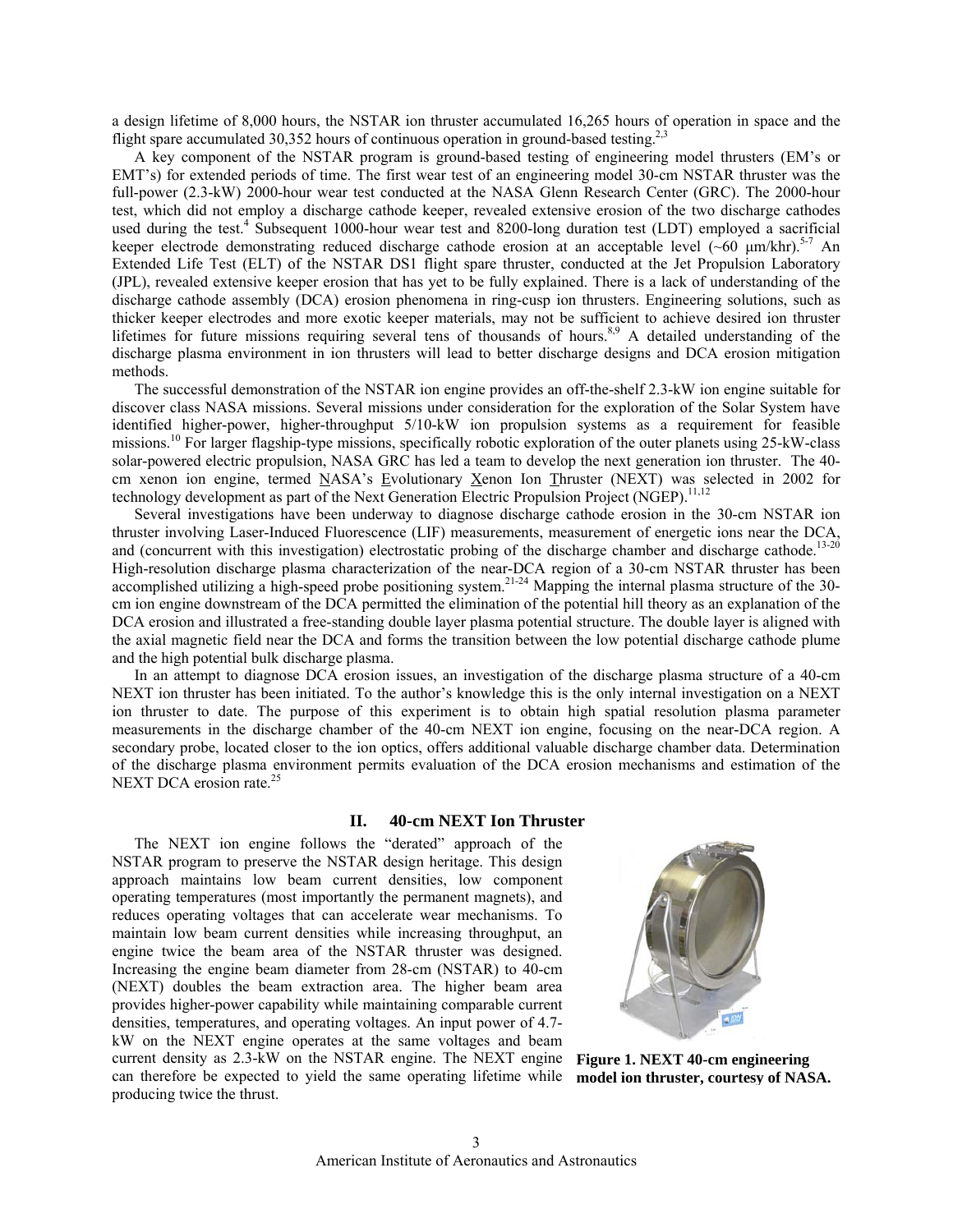## **A. NEXT Engine Design**

The major components of the NEXT engine are designed based upon the NSTAR thruster. These include a nonferrous spun-form discharge chamber, comparable discharge and neutralizer hollow cathode designs, similar electrical isolation techniques, analogous flake retention mesh, and dished two-grid ion-optics system. Improvements beyond NSTAR include: improved beam flatness via magnetic field design, a compact propellant isolator, increased beam voltage (up to 1800 V), and advanced ion optics design. The discharge and neutralizer cathodes have increased dimensions to accommodate the elevated current required along with some minor modifications. Performance testing of two engineering model thrusters and a laboratory model thruster exhibit peak specific impulse and thrust efficiency ranges of  $4060 - 4090$  seconds and  $0.68 - 0.69$ , respectively, at the 6.1 kW power point.26 A 2000 hour wear test has been conducted on Engineering Model 1 (EM1) at a thruster input power of 6.9 kW demonstrating specific impulse, thrust efficiency, and calculated thrust of 4110 s, 0.694, and 237 mN respectively.<sup>27</sup> A long-duration test of an EM thruster at NASA GRC has begun at the time of this publication and is expected to exceed 8000 hours of operation. At this date, the construction of a prototype model thruster is ongoing.<sup>28</sup>

## **B. Laboratory Model 4 (LM4) 40-cm NEXT Ion Thruster**

The fourth-built, 40-cm laboratory model NEXT ion engine, referred to as LM4, was designed, fabricated, and assembled at NASA GRC. The engine design was modified with the intention of conducting electrostatic probe measurements and future Laser-Induced Fluorescence (LIF) measurements, inside the discharge chamber for normal engine operation *with beam extraction*. The LM4 variant is functionally equivalent to the NASA NEXT EM design with several incorporated features to facilitate discharge plasma interrogation and LIF characterization. The principal modifications between the LM4 and the EM thrusters include:

- Rotation of the gimbal and ion optics mounting by 45 degrees.
- Fabrication of a purely cylindrical plasma shield to facilitate access to the discharge chamber and reduce the complexity of the discharge plasma containment design.



**Figure 2. Laboratory model 4 (LM4) 40-cm NEXT ion thruster.**

- Anode fabrication from welded stainless steel sheet opposed to the NEXT EM thruster spun stainless steel anode.
- Incorporation of mechanical cathodes (employing machined Macor to isolate the cathode common, cathode heater, and cathode keeper) for the LM4 as opposed to the brazed cathode assemblies of the NEXT EM thrusters.
- Incorporation of a machined stainless steel optics mounting ring assembly instead of the ion optics stiffener ring mounting assembly of the EM's.
- Iso-mica optics spacer and macor tabs used to hold the grids in place and set the grid gap.
- Modification of the high-voltage propellant isolator design.
- Modification of the neutralizer mounting (at 45 degrees).

These design changes have a negligible effect on the operation of LM4 when compared to the 40-cm Engineering Model thrusters (EM's), as verified by magnetic field mappings and engine performance testing.<sup>29</sup>

# **C. LM4 Engine Modifications**

Following confirmation of comparable performance to the EM's from characterization testing, the LM4 anode is modified for electrostatic probe access to the discharge chamber via slots in the side of the anode, shown in [Figure](#page-6-0) [3.](#page-6-0) Slots are cut into the anode side and top for probe access and alignment of the probe to the discharge cathode assembly, respectively. Flanges are mounted to the slots permitting axial motion perpendicular to the flange opening and allowing easy transition between probe interrogation hardware and future LIF windows. The LM4 modifications and added hardware components are illustrated in [Figure 3.](#page-6-0)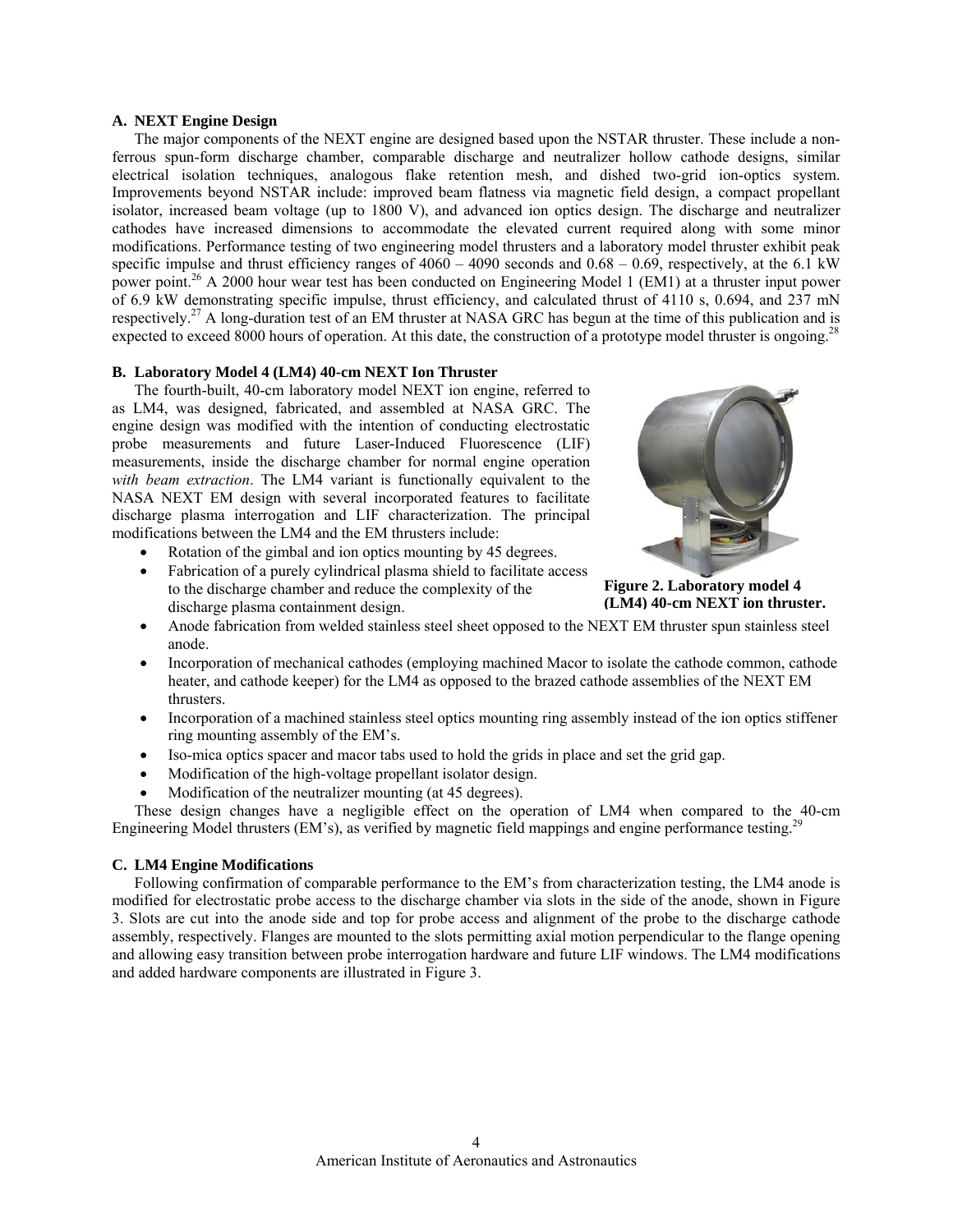

**Figure 3. LM4 discharge interrogation modifications. Schematic of the slots and mounting flanges on anode (left). The discharge plasma containment hardware is illustrated on the right.** 

## **III. Experimental Apparatus**

#### **A. Vacuum Testing Facility**

The LM4 discharge chamber investigations are conducted in the Plasmadynamics and Electric Propulsion Laboratory (PEPL) cylindrical 6-m-diameter by 9-m-long stainless steel-clad Large Vacuum Test Facility (LVTF). With seven cryopumps activated, surrounded by liquid nitrogen cooled baffles, the LVTF maximum pumping speed is 240,000 l/s on xenon (500,000 l/s on air). Pressure measurements, from a Varian model UHV-24 nude ion gauge with a Varian UHV senTorr vacuum gauge controller mounted on the LVTF wall, are corrected for xenon using the known base pressure on air, the indicated gauge pressure, and a correction factor of 2.87 for xenon according to,  $30$ 

$$
P_c = \frac{P_i - P_b}{2.87} + P_b.
$$
 (3)

The LVTF is operated with either four or seven cryopumps depending upon ion thruster operating condition. With four cryopumps, the facility pumping speed is 140,000 l/s on xenon with a base pressure typically  $4x10^{-7}$  Torr. The LVTF can maintain a pressure in the low  $10^{-6}$  Torr range during operation of the LM4 at low-to-mid power with the four cryopumps activated. To reduce the ingested flow into the discharge chamber, the LM4 testing is conducted with four cryopumps for low-to-mid power and with seven cryopumps for higher power. With seven cryopumps activated, the LVTF base pressure is  $2x10^{-7}$  Torr. At the LM4 highest power condition permissible, the corrected background pressure is  $2.8x10^{-6}$  Torr for a total xenon flow rate of 5 mg/s.

## **B. High-speed Probe Positioning System (HARP)**

A linear motor assembly provides accurate direct linear motion of the probe with minimal discharge cathode plume residence times. The HARP system, shown in [Figure 4,](#page-6-0) is a three-phase Trilogy 210 brushless dc servo motor consisting of a linear "U"-shaped magnet track and a "T"-shaped coil moving on a set of linear tracks. The linear encoder provides positioning resolution to 5  $\mu$ m.<sup>31</sup> A Pacific Scientific SC950 digital, brushless servo drive controls the motor. The HARP is a linear table with a 559 mm stroke length. The HARP is capable of moving small probes at speeds above 250 cm/s with acceleration rates above 7 g's. The entire HARP table is enclosed in a stainless steel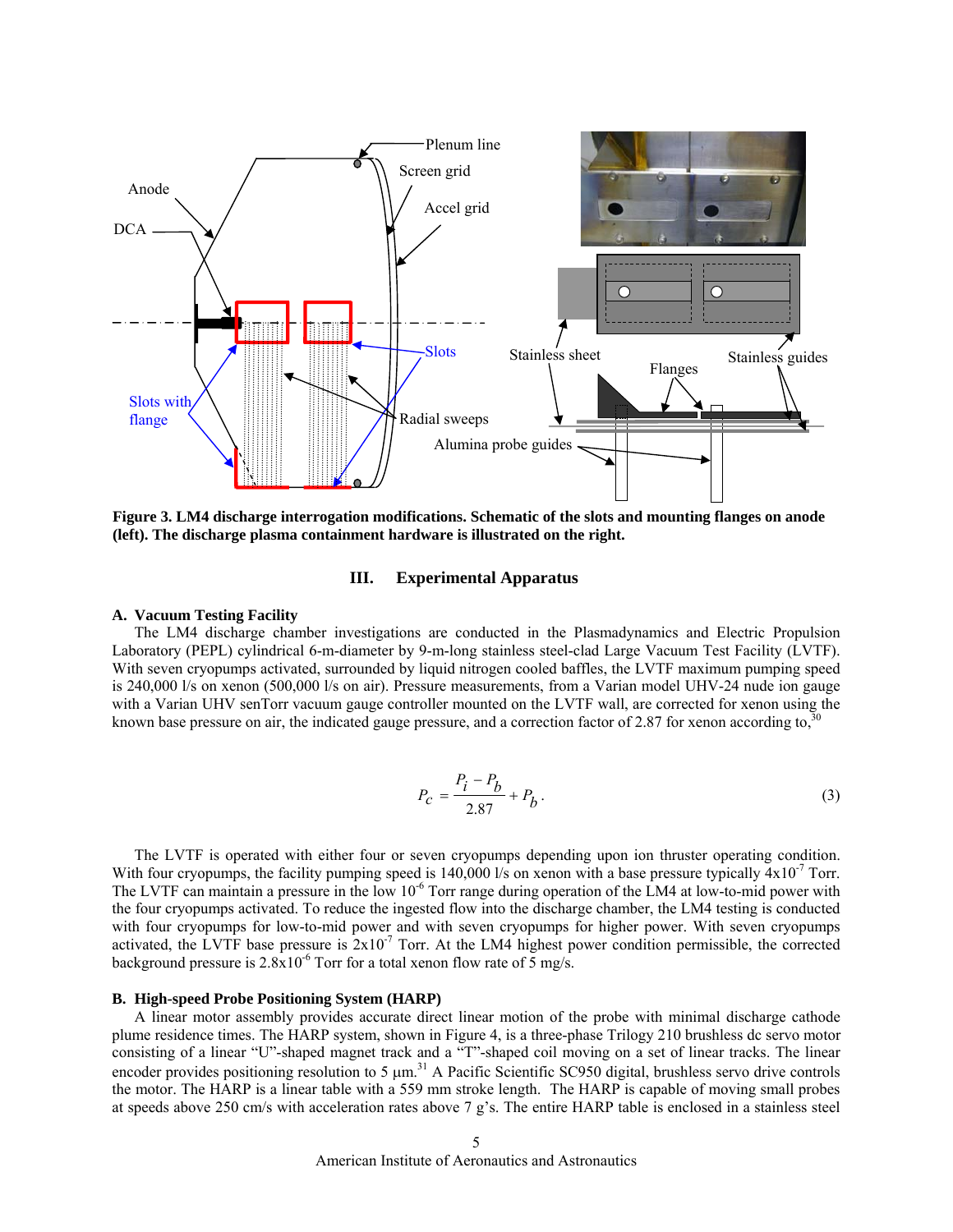shroud with a graphite outer skin. Residence times of the probe inside the discharge cathode plume are kept under 100 msec to minimize probe heating and discharge plasma perturbation. The HARP system was initially designed for internal discharge channel electrostatic probe measurements on Hall thrusters.<sup>14,31-35</sup> The HARP system is minimally modified for 30-cm NSTAR discharge chamber characterization and the near DCA 40-cm NEXT discharge plasma characterization.<sup>21-24</sup> The primary modifications include the probe mounting on-axis with the HARP and optimization of the control variables to achieve the desired sweep for trajectory given the HARP velocity and acceleration requirements.



**Figure 4. High-speed Axial Reciprocating Probe (HARP) positioning system.**

## **C. Axial Movement of Probe**

A single-axis Aerotech ATS62150 linear ball screw translation table provides axial movement of the thruster relative to the probe. The Aerotech table has a travel length of 1.5 m with an accuracy of  $\pm$ 2.5 µm. A Renco RCM21 encoder provides precision measurement of the position of the thruster with a resolution of  $5 \mu m$  and a frequency response of 200 kHz. The orientation of hardware and probes is illustrated in [Figure 5.](#page-6-0) Two staggered electrostatic probes are inserted into the LM4 discharge plasma in the radial direction. The upstream probe characterizes the near-DCA region, while the downstream probe characterizes the near-optics region. The near-DCA mapping begins  $\sim$ 1.5 mm downstream of the discharge keeper face with an axial resolution of 1 mm. Each probe is activated individually, with the dormant probe floating. When actuated, the probe extends to the thruster centerline then returns to the starting location recessed inside the translating alumina tube. When not in use, the probes are recessed in the guiding alumina tube protecting the probes and reducing probe perturbations on the LM4 thruster operation.



**Figure 5. LM4 and HARP orientation with the translating table permitting axial movement.**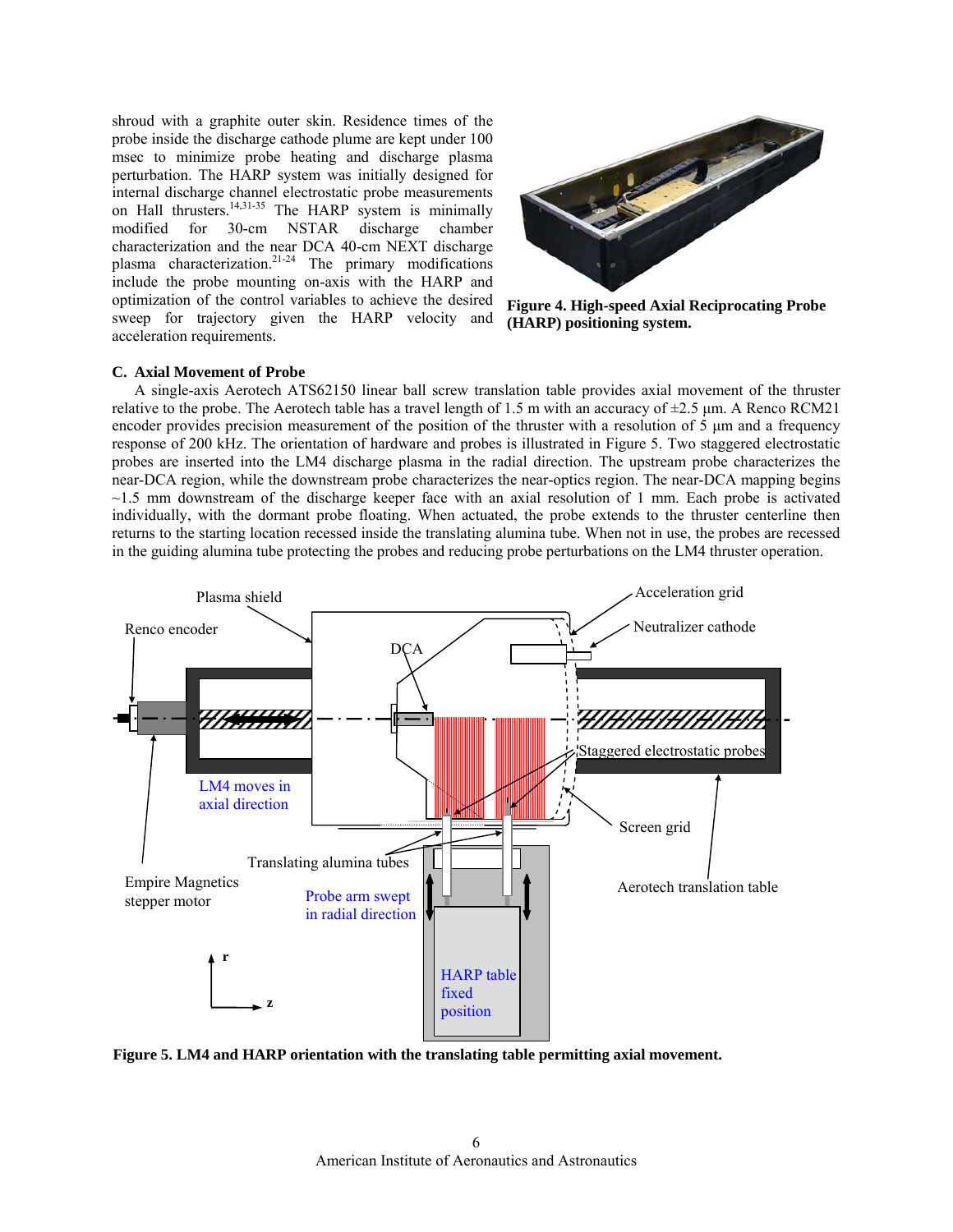#### **IV. Langmuir Probe Diagnostic**

Electrostatic probes have been extensively used to measure plasma parameters since their inception. Langmuir probes, named after the pioneering work performed by Irving Langmuir and collaborators, are one of the oldest and widely used probes in plasma characterization.<sup>36,37</sup> The single Langmuir probe consists of a single electrode connected to an external electrical circuit allowing variation of the probe voltage, V, with respect to the local plasma. Measurement of the probe bias voltage and collected current are plotted giving the current-voltage characteristic (I-V curve). The ease at which the data is taken, by biasing the probe with respect to another electrode (vacuum chamber, cathode common, anode, secondary electrode, etc…) and measuring the current to the probe, is offset by the difficulty in interpreting the resulting current-voltage (I-V) characteristic curve. The interpretation of the I-V curves is complicated by multiple regimes of operation, flowing plasma effects, and large magnetic fields. Appropriate analysis of the resulting "cold" electrostatic probe current-voltage (I-V) characteristic accurately provides multiple plasma parameters.

## **A. Theory of Operation**

The single Langmuir probe theory is widely used and allows calculation of the fundamental local plasma parameters of interest, namely the number density and electron temperature. Langmuir probes measure local plasma parameters and are effectively shielded by the plasma particles when inserted into the plasma. Langmuir probe theory is divided into different probe regimes based upon two non-dimensional parameters: the Knudsen number  $(K_n)$  and Debye length ( $\lambda_D$ ). The regime distinction between collisionless and continuum plasmas is related to the Knudsen number. The Knudsen number, defined in Eq. [4,](#page-6-0) relates the mean free path of charged particles to the probe radius. The mean free path of ions and electrons in the discharge chamber of ion engines is on the order of meters. This is larger than the physical dimensions of the discharge chamber and is much larger than the fraction of a millimeter sized probes used for this investigation. For  $K_n \gg 1$ , a collisionless analysis is appropriate.

<span id="page-6-0"></span>
$$
K_n \equiv \frac{\lambda}{R_p} \tag{4}
$$

The ratio of the Debye length, given in Eq. [5,](#page-6-1) to probe radius determines the sheath analysis used. The electrostatic probes traverse two distinctly different plasmas inside the ion discharge resulting in two different sheath regime analysis techniques. Realistic electrode sizes of the single Langmuir probe, for the expected electron temperature  $(2 - 11 \text{ eV})^{38,39}$  and number densities  $(10^{10} - 10^{12} \text{ cm}^3)$ , <sup>16,38</sup> operate in the thin sheath regime near the discharge cathode. Inside the ion engine, the number densities are expected to have a maximum on cathode centerline and decrease by over two orders of magnitude with increasing radial distance from centerline driving an ever-increasing Debye length. The sheath width that forms around the probe is proportional to the Debye length and is therefore important to determine the probe operating regime. The relationship of the Debye length to electron number density and temperature is illustrated in Eq.  $5:^{40,\overline{4}1}$ 

<span id="page-6-1"></span>
$$
\lambda_D = 743 \sqrt{\frac{T_{eV}}{n_e}}
$$
\n(5)

The rapid growth in the Debye length with increasing radial distance from cathode centerline dictates that at some radial location inside the anode, the thin sheath criterion may not strictly apply. The Debye length is expected to grow to the same order of magnitude as the electrode radius in the bulk discharge plasma, indicating operation in the transition range between thin sheath and orbital motion limited (OML). In spatial locations near the anode, number densities are low enough for a complete OML analysis to be applicable.

#### **B. Langmuir Probe Electrode**

Several Langmuir probes are used due to breakage of probes caused by mechanical malfunction or user input error. All probes are slight variations on the basic probe design, illustrated in [Figure 6.](#page-8-0) The basic design consists of 0.13 or 0.18-mm-diameter cylindrical tungsten electrode, with  $\sim$ 2 mm of exposed length. A large length to diameter ratio minimizes end effects. The electrode is held inside a double-bore tube of 99.8% pure alumina epoxied to a larger double-bore piece of 99.8% pure alumina. The ceramic probe material and tungsten filament are necessitated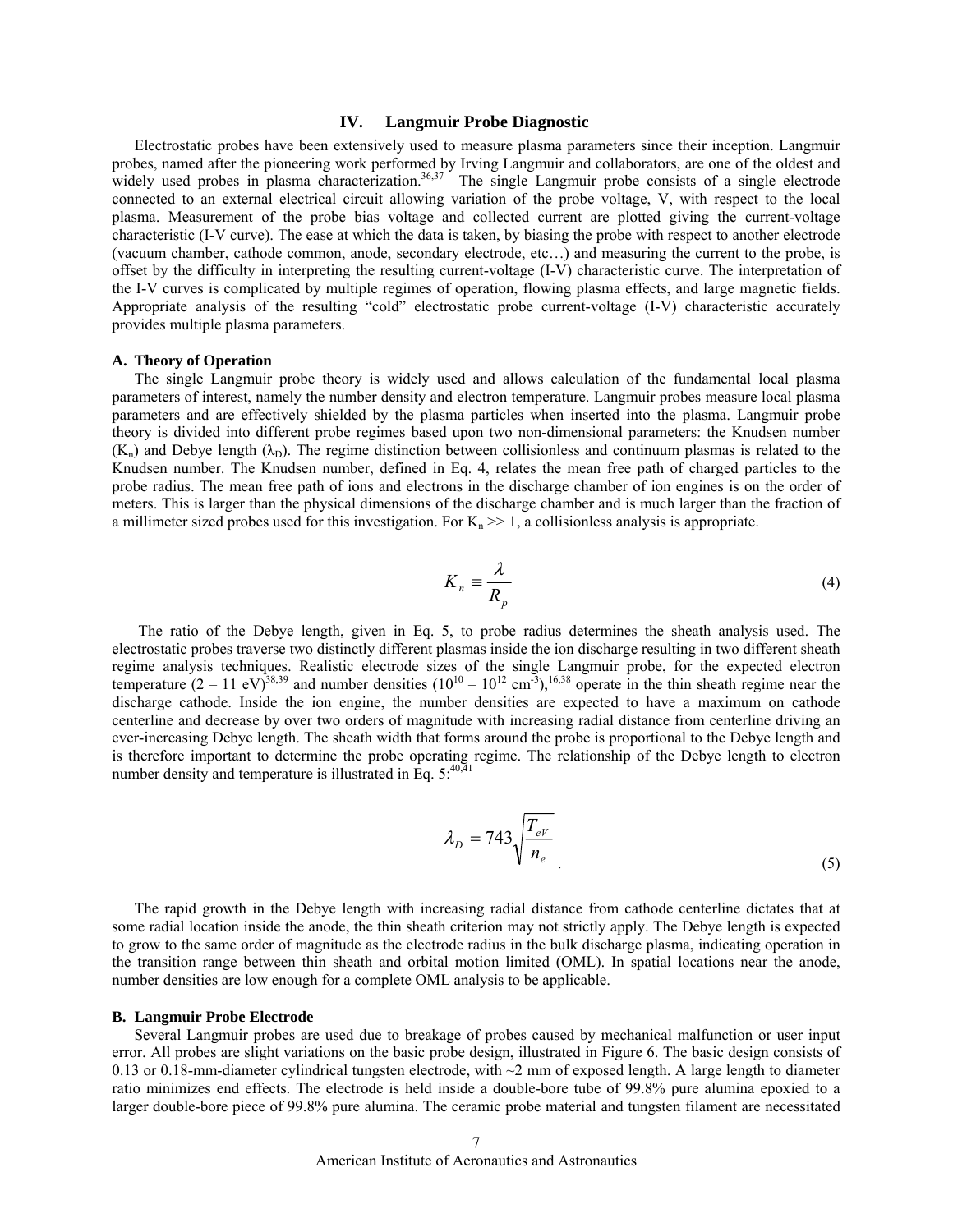by the high-temperature discharge plasma environment. The total length of the probe is approximately 0.5 m. After the probes are constructed, each is inspected under magnification to ensure cylindrical geometry. The probe tip electrodes are measured with a digital caliper and double checked under magnification.



**Figure 6: Langmuir probe tip design illustrating the components and physical dimensions.** 

## **C. Langmuir Probe Circuit**

When the probe is swept into the discharge chamber, from a low-density plasma near the anode to a high-density discharge plasma plume, there is a rapid increase in plasma potential up to 1500 V for LM4. Significant errors in the measured current can occur due to any appreciable stray capacitance in the circuit. As such, careful attention is paid to minimizing stray capacitance in the circuit design including the use of batteries to supply the bias voltage. A potentiometer attached to the battery output sets the electrode bias voltage.



**Figure 7: Single Langmuir probe circuit schematic.** 

The Langmuir probe circuit is built around two Analog Devices AD210 wide bandwidth isolation amplifiers, capable of handling up to 2500 volts of common mode voltage, providing an input impedance of  $10^{12}$   $\Omega$ , and a fullpower bandwidth of 20 kHz. The low-impedance output (1  $\Omega$  maximum) is connected to a Tektronix TDS 3034B digital oscilloscope that acquires the I-V data and saves it to a computer. [Figure 7](#page-8-0) illustrates the single Langmuir probe circuit. All connections extending outside the vacuum chamber are made using high-voltage (5 kV) SHV coaxial cables and feedthrus.

## **D. Langmuir Probe Data Analysis**

The scientific graphing package Igor is used to analyze the data. The data are read into Igor, which reassembles the data into individual current-voltage (I-V) characteristics at discrete spatial locations in the two-dimensional grid illustrated in [Figure 8.](#page-8-0) For each operating condition, I-V curves are obtained with a spatial resolution of 1 mm in both the axial and radial directions. The data collected for each operating condition incorporates 9,240 I-V traces for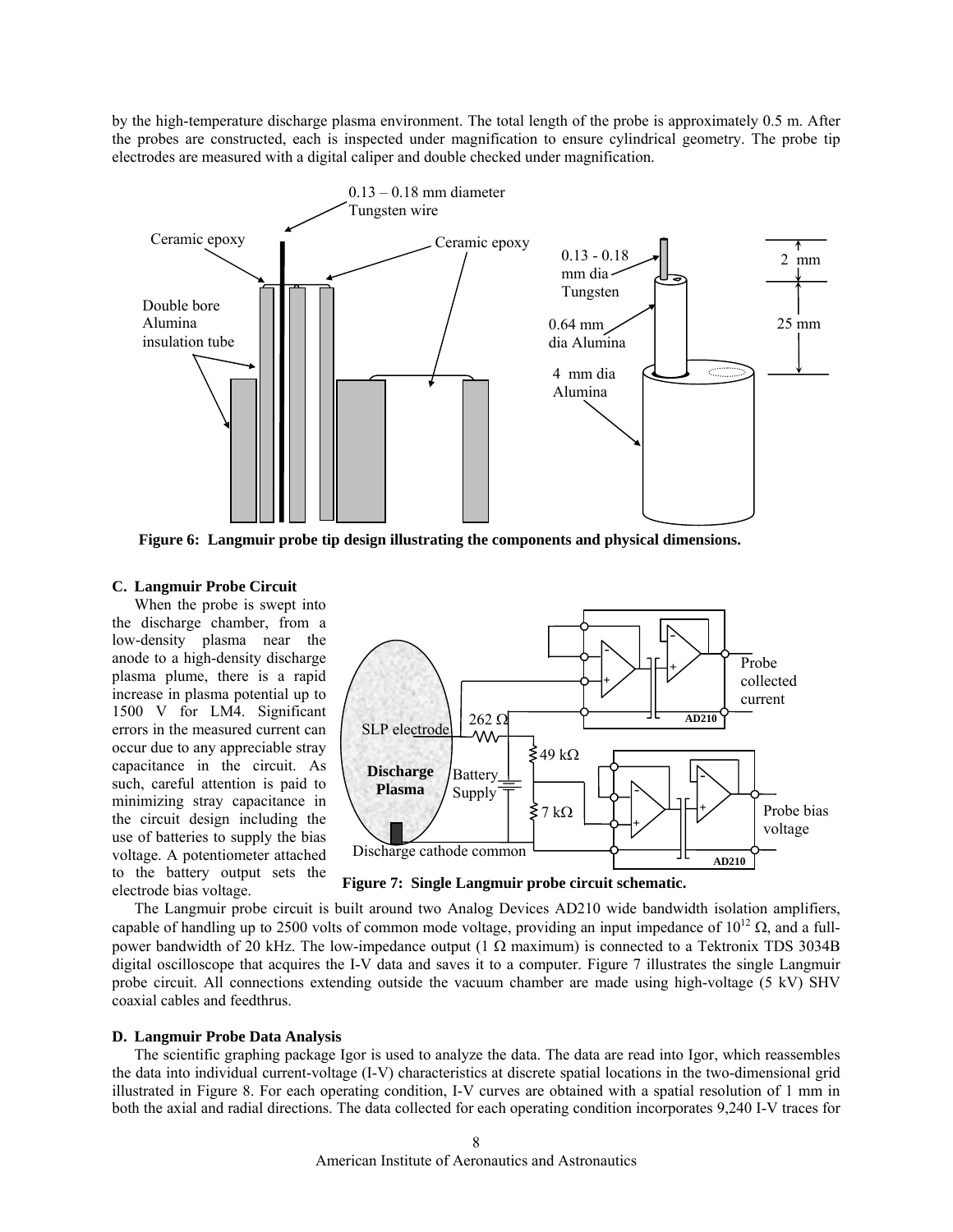each of the two probe domains in the LM4. The data analysis gives plasma parameters for all of these characteristics outputting contour images with a corresponding number of data points.



<span id="page-8-0"></span>**Figure 8: Sample current-voltage characteristics (I-V curves) reconstructed at specific spatial locations in the discharge chamber serving as the starting point for the Langmuir probe data analysis.** 

The relative sheath thickness compared to the probe radius is not known a priori; as a result, the data analysis code uses a multiple regime approach in the number density calculation. The individual Langmuir probe characteristics are analyzed, over the 2-D grid, assuming a purely Maxwellian electron population. The inverse slope of the natural log of the electron current versus voltage gives the Maxwellian electron temperature.

Near the DCA, the number density is high and a thin sheath analysis is warranted. A traditional thin sheath calculation is performed initially with the probe collection area equal to the electrode surface area. For a ratio of probe electrode radius to Debye length of greater than or equal to 10, a thin sheath analysis is applicable. The ion saturation current, the electron temperature, and the Bohm condition for ion velocity give the ion number density by Eq. [6.](#page-8-1)<sup>36,40,41</sup> The Bohm condition establishes that, for ion-attracting probes, electric fields in the quasi-neutral plasma exterior to the sheath (a pre-sheath) accelerate ions such that they enter the sheath with a velocity of  $(kT_e/M_i)^{1/2}$ . The Bohm velocity is the ion velocity necessary for a stable sheath. Assuming a quasi-neutral discharge plasma, the ion number density equals the electron number density:

<span id="page-8-1"></span>
$$
n_{i, \, thin} = \frac{I_{i, \, sat}}{0.61 A_s \, q} \sqrt{\frac{M_{\,Xe}}{k \, T_{eV}}} \,. \tag{6}
$$

In Eq. [6,](#page-8-1) e is electron charge,  $M_{Xe}$  is the mass of the xenon ion, k is Boltzmann's constant, and  $A_s$  is the electrode collection area that is initially considered to be the electrode surface area. The true collection area depends upon the thickness of the sheath surrounding the probe. The actual sheath size is calculated based upon the measured plasma parameters. The probe collection area is increased including the sheath, resulting in a new number density. This iterative process continues until convergence. This procedure takes into account moderate departure from thin sheath.

Far from the DCA, a thick sheath exists and an orbital-motion-limited analysis is applicable. In the OML regime, ion orbits become important. Not all particles that enter the electrode sheath are collected. Particles can enter trapped orbits or enter and then exit the sheath. For a ratio of probe electrode radius to Debye length of less than or equal to 3, the electron temperature is still determined from the inverse slope of the natural log of the electron repelling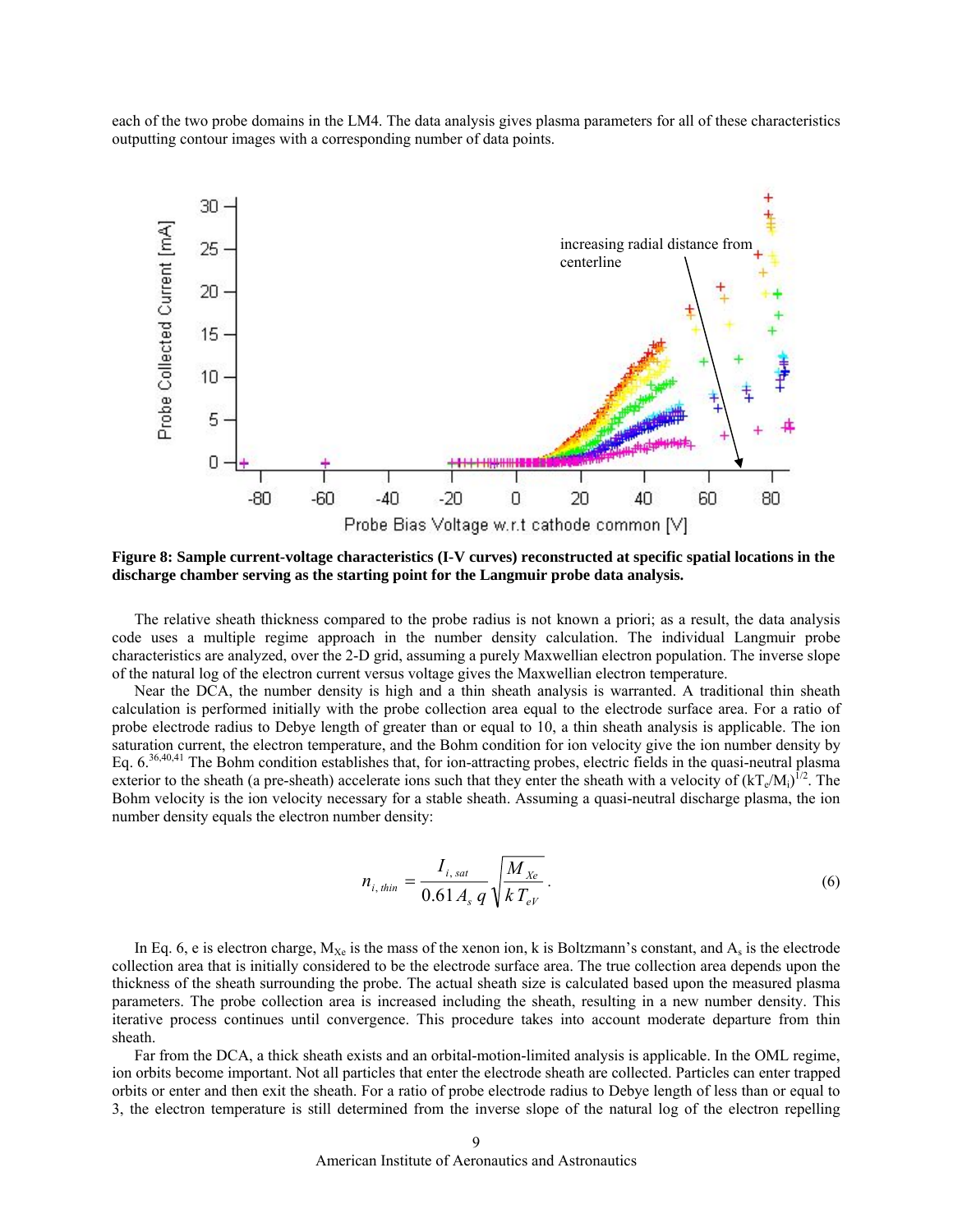current versus bias voltage; however, the number density calculation must be made for an infinitely thick sheath. In the OML regime, the number density for cylindrical probes is calculated from the slope of the ion current squared versus bias voltage according to the following equation:  $40,42,43$ 

$$
n_{i, \, \text{OML}} = \sqrt{\frac{\left(-\,\Delta \left(\Gamma_i^2\right)/\Delta V_b\right)M_{Xe}}{0.2\,q^3\,A_p^2}}\,. \tag{7}
$$

Between the two regimes, in the transition regime, a weighted average (based upon the ratio of Debye length to pro be radius) is used to give smooth transition between the two regimes. The data analysis techniques used in this investigation can be found in References<sup>40,42-48</sup>. The large electron saturation currents near the DCA, which are not achievable with the given setup, preclude a plasma potential estimation in the DCA plume. Plasma potential mappings of the discharge plasma have been performed utilizing a floating emissive probe diagnostic in the LM4 thruster.25,29

#### **E. Magnetic Field Effects**

The magnetic field can affect Langmuir probe results by altering the I-V characteristic. The primary effect of the ma gnetic field is to confine electrons to spiral along the magnetic field lines and depress diffusion across the magnetic field line. As a result sheath structures around probes are no longer symmetric and can become oblong. The presence of a magnetic field has a negligible effect on the Langmuir probe measurements since the data analysis infers ion number density from the ion saturation current and therefore is unaffected by the reduction in electron saturation current caused by the presence of a magnetic field. The magnitude of the magnetic fields in ion thrusters is typically not large enough to have an appreciable effect on ion collection. However, the magnetic field can lead to electron energy distribution function (EEDF) anisotropy affecting the electron temperature measurement. Passoth determined that EEDF anisotropy depends upon the ratio  $B/p_0$ , where  $p_0$  is the pressure in the containment vessel (in this case the discharge chamber).<sup>49</sup> It has been shown experimentally that EEDF anisotropy is negligible for B/p<sub>o</sub> ≤  $2.5x10^6$  G/Torr.<sup>50</sup>

The LM4 thruster has a maximum magnetic field (B), in the bulk discharge and near-DCA regions, occurring nea r the DCA along centerline. The maximum magnitude of the magnetic field in the near-DCA regions investigated is on the order of 100 G and the pressures in the discharge chambers of the engines are estimated to be  $\sim 10^{-4}$  Torr. The LM4 measurements made near the cusps at the anode can reach magnetic field magnitudes on the order of a few hundred G. The value of  $B/p_0$  near the DCA is  $1x10^6$ , and for the worst case near the anode magnetic field cusps is 2x10<sup>6</sup>, therefore no substantial anisotropy in the EEDF is expected for the spatial locations interrogated.

The presence of the magnetic field results in a reduction of the electron saturation current, thereby affecting the pla sma potential calculation from the I-V curves. Typically, the knee of the electron retarding region (or the maximum of the first derivative) is regarded as the local plasma potential. The magnetic field causes a shift in the calculated plasma potential resulting in a decrease in the magnitude calculated compared to the true plasma potential. This shift can be accounted for depending upon the orientation of the probe with the magnetic field, the electron temperature, and the mean free path of an electron.<sup>51</sup> The electron saturation current near the DCA is very large, sometimes several amps. The desire to minimize the discharge plasma perturbation, combined with the limitations of the battery supply and electrical circuit (in order to obtain better resolution), result in I-V characteristics that do not reach electron saturation. As a result, plasma potential calculations cannot be calculated from Langmuir probe data. Floating emissive probe testing performed on the LM4 thruster gives the plasma potentials for the same spatial domains.<sup>25,29</sup>

# **F. Error Analysis**

Traditional estimates of the error in electrostatic probe measurements are 50% for electron number density and 20% for electron temperature.<sup>42</sup> While these absolute errors are large, the relative error between two measurements probe tailored for the densities in this region, would permit a more accurate determination of electron temperature. using identical setups is considerably smaller. Noise in measured electron temperatures near the anode is evident as the signal to noise ratio is greatly reduced by the reduction in number densities (and hence probe currents) at these spatial locations. Small DC offsets in the measured current, combined with the degraded signal-to-noise ratio, enhance the high electron temperatures in the near-anode region Near-anode electron temperature data are therefore given less confidence. A detailed investigation of the near anode plasma, with a modified circuit and a Langmuir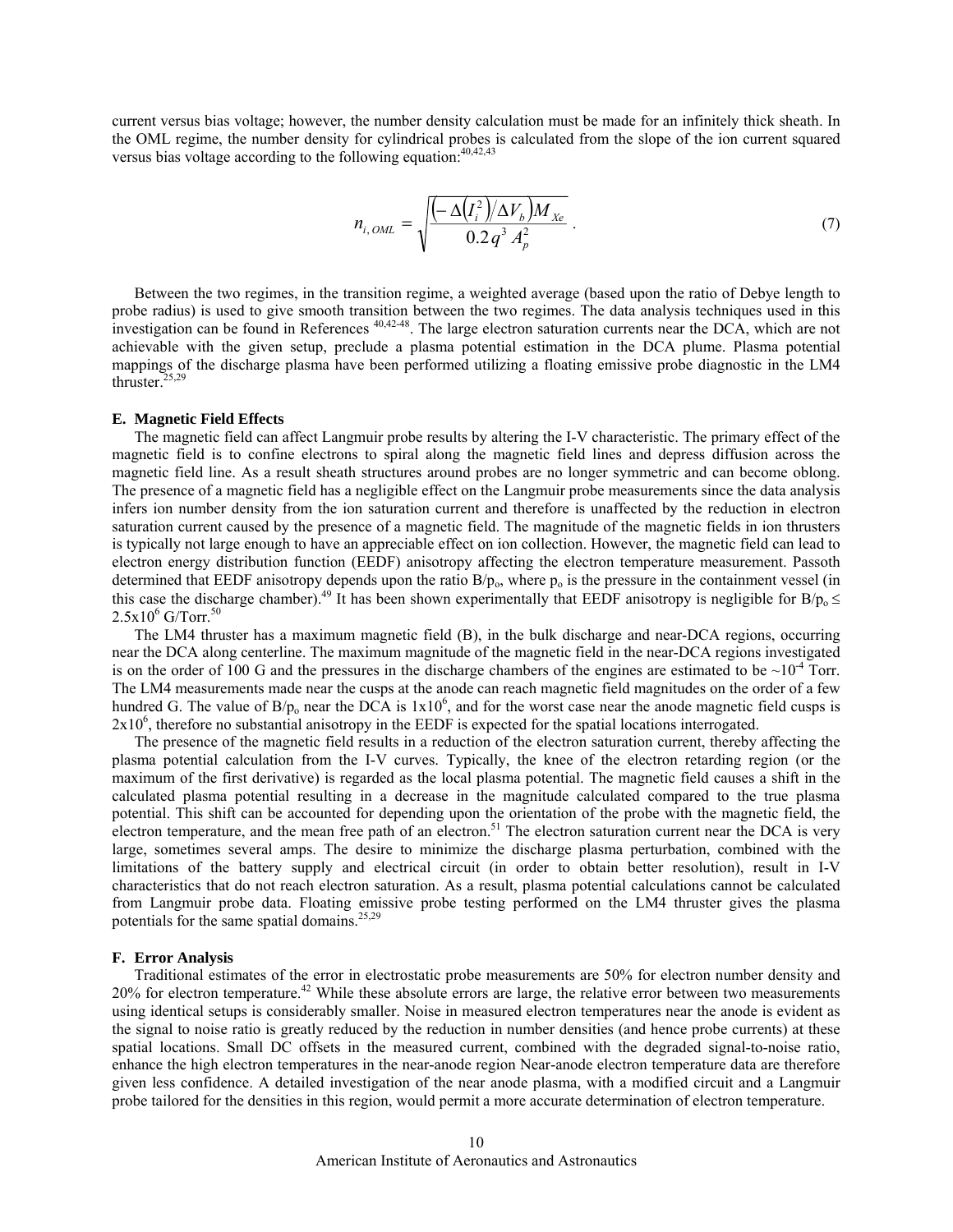Number densities near the anode are relatively unaffected by the electron temperature fluctuations because the OML calculation, applicable in this region, is only a function of the slope of the ion saturation current. Comparisons of the data taken at equivalent thruster operating conditions indicate the excellent repeatability of the engine and electrostatic probe setup. The number density and electron temperature data, taken during different facility pump downs, illustrates comparable results for the near DCA and bulk discharge regions from two different probe tips.

# **G. Operating Conditions Investigated**

The LM4 thruster Langmuir probe investigation is performed over a variety of thruster operating conditions limited at high-power by the beam and discharge power supplies. The investigation covers a range of conditions fro m low-to-mid power. In addition to the nominal operation with beam extraction, the thruster is operated with discharge-only (no beam extraction) and with the discharge keeper shorted to discharge cathode common. The LM4 operating conditions are labeled as single Langmuir probe (SLP) nominal Thruster Operating Conditions (TOC Levels), Discharge-only Levels (DL), and reference NEXT self-assigned Throttling Levels (TH Levels).

**s). Levels) , Discharge-only Level (DL), and reference NEXT self-assigned Throttling Levels (TH Level Table 1: Experiment LM4 single Langmuir probe (SLP) nominal Thruster Operating Conditions (TOC**

|                 |                 |      |      |                |       |       |       |                |      | Main   | D.C.  | Neut             | Vck- |                |                          |
|-----------------|-----------------|------|------|----------------|-------|-------|-------|----------------|------|--------|-------|------------------|------|----------------|--------------------------|
|                 | <b>TH</b>       | Vs   | Jb   | Va             | Ja    | Vdc   | Jdc   | <b>Vnk</b>     | Jnk  | Flow   | Flow  | Flow             | CC   | Vg             | Pressure                 |
|                 | Level           | [v]  | [A]  | [V]            | [mA]  | [V]   | [A]   | 'V1            | [A]  | [sccm] | [sccm | [sccm]           | [V]  | [V]            | [Torr                    |
| seconds<br>3800 | TH 34           | 1567 | 3.10 | $-210.0$       | 10.50 |       | 17.68 |                | 3.00 | 43.47  | 4.54  | 4.01             |      |                | $\overline{\phantom{a}}$ |
|                 | SLP TOC 34'     | 1459 | 3.10 | $-210.1$       | 7.90  | 23.84 | 16.64 | 12.85          | 3.00 | 42.5   | 4.54  | 4.0              | 3.65 | -11.72         | 2.8E-06                  |
|                 | SLP TOC 34'     |      |      |                |       |       |       |                |      |        |       |                  |      |                |                          |
|                 | CK-CC shorted   | 1455 | 3.10 | $-210.1$       | 7.68  | 23.86 | 16.63 | 12.91          | 3.00 | 42.5   | 4.54  | 4.0              | 0.00 | $-11.70$       | 2.8E-06                  |
|                 | SLP DL 34'      |      |      |                | 0.08  | 20.77 | 16.70 | 15.47          | 3.00 | 42.5   | 4.54  | 4.0              | 5.61 | $-0.80$        | 2.8E-06                  |
|                 | TH 20           | 1567 | 2.00 | $-210.0$       | 6.80  | ٠     | 14.12 |                | 3.00 | 25.79  | 3.87  | 2.50             |      |                |                          |
|                 | SLP TOC 20'     | 1465 | 2.01 | $-210.0$       | 9.15  | 24.87 | 13.45 | 13.86          | 3.00 | 24.5   | 3.87  | 2.5              | 0.76 | $-11.23$       | $3.2E-06$                |
|                 |                 |      |      |                |       |       |       |                |      |        |       |                  |      |                |                          |
| seconds         | <b>TH 32</b>    | 1179 | 3.10 | $-200.0$       | 10.50 | ÷     | 18.63 |                | 3.00 | 43.47  | 4.54  | 4.01             |      |                |                          |
|                 | SLP TOC 32      | 1179 | 3.10 | $-200.0$       | 7.39  | 24.15 | 17.30 | 12.74          | 3.00 | 42.5   | 4.54  | 4.0              | 3.66 | $-11.51$       | 2.8E-06                  |
|                 | <b>TH 18</b>    | 1179 | 2.00 | $-200.0$       | 6.80  | ÷     | 14.72 |                | 3.00 | 25.79  | 3.87  | 2.50             |      |                |                          |
|                 | SLP TOC 18      | 1179 | 2.01 | $-200.0$       | 10.09 | 25.07 | 13.69 | 13.85          | 3.00 | 25.0   | 3.87  | 2.5              | 1.41 | $-11.45$       | $3.2E-06$                |
|                 | TH <sub>8</sub> | 1179 | 1.20 | $-200.0$       | 4.10  | ٠     | 8.83  | $\blacksquare$ | 3.00 | 14.23  | 3.57  | 3.00             | ÷    | $\overline{a}$ |                          |
| 3300            | SLP TOC 8       | 1179 | 1.20 | $-200.0$       | 4.77  | 25.93 | 8.67  | 13.80          | 3.00 | 15.4   | 3.57  | 3.0              | 2.87 | $-10.20$       | $2.4E-06$                |
|                 | SLP TOC 8       |      |      |                |       |       |       |                |      |        |       |                  |      |                |                          |
|                 | CK-CC shorted   | 1179 | 1.20 | $-200.1$       | 4.82  | 26.09 | 8.68  | 14.00          | 3.00 | 15.4   | 3.57  | 3.0              | 0.00 | $-10.50$       | $2.4E-06$                |
|                 | SLP DL 8        |      |      | $\overline{a}$ | 3.20  | 23.26 | 8.65  | 19.70          | 3.00 | 15.4   | 3.57  | 3.0              | 7.47 | $-0.85$        | 2.2E-06                  |
|                 |                 |      |      |                |       |       |       |                |      |        |       |                  |      |                |                          |
| Power<br>š      | TH <sub>3</sub> | 650  | 1.20 | $-144.0$       | 4.10  | ÷,    | 9.54  |                | 3.00 | 14.23  | 3.57  | 3.00             |      | $\overline{a}$ | $\overline{a}$           |
|                 | SLP TOC 3       | 649  | 1.20 | $-144.0$       | 4.69  | 26.36 | 9.28  | 13.78          | 3.00 | 15.6   | 3.69  | 3.0              | 3.97 | $-9.98$        | 2.4E-06                  |
|                 | TH <sub>0</sub> | 275  | 1.00 | $-500.0$       | 3.40  |       | 7.99  |                | 3.00 | 12.32  | 3.52  | 3.00             |      |                |                          |
|                 | SLP TOC 0a      | 275  | 1.00 | $-500.0$       | 3.45  | 26.15 | 7.71  | 14.34          | 3.00 | 13.9   | 3.59  | 3.0              | 5.62 | $-10.28$       | $2.2E-06$                |
|                 | SLP TOC 0b      | 275  | 1.00 | $-500.0$       | 16.82 | 26.32 | 7.72  | 14.85 3.00     |      | 13.3   | 3.59  | $\overline{3.0}$ | 3.88 | $-10.31$       | 1.3E-06                  |

## **V. Results**

Detailed plasma parameter (number densities and electron temperatures) mappings are presented over a range of operating conditions on the LM4 thruster. Each contour plot contains 9,240 data points for each of the two inte rrogation regions (18,480 data points combined). The magnetic field streamlines, measured after the LM4 construction, are included in the parameter mappings to assist in their interpretation. Occasional radial streaks of anomalous electron temperature or number density are results of engine recycle events (momentary shorting between ion optic grids) during a radial sweep affecting the probe current collection.

# **A. Bulk Discharge Chamber Number Density Contours**

A very distinct discharge cathode plume is evident from the number density contours in Figures [9](#page-11-0) - [11.](#page-12-0) Inside the discharge cathode plume, number densities near the cathode exit approach  $2x10^{13}$  cm<sup>-3</sup> along centerline. The number den sities decrease by an order of magnitude outside of the plume, at a distance on the order of the discharge keeper radius. The bulk discharge plasma density mappings are very similar over the range of operating conditions investigated with values ranging from  $1x10^{11}$  to  $1x10^{12}$  cm<sup>-3</sup> in the bulk discharge. The thruster conditions span the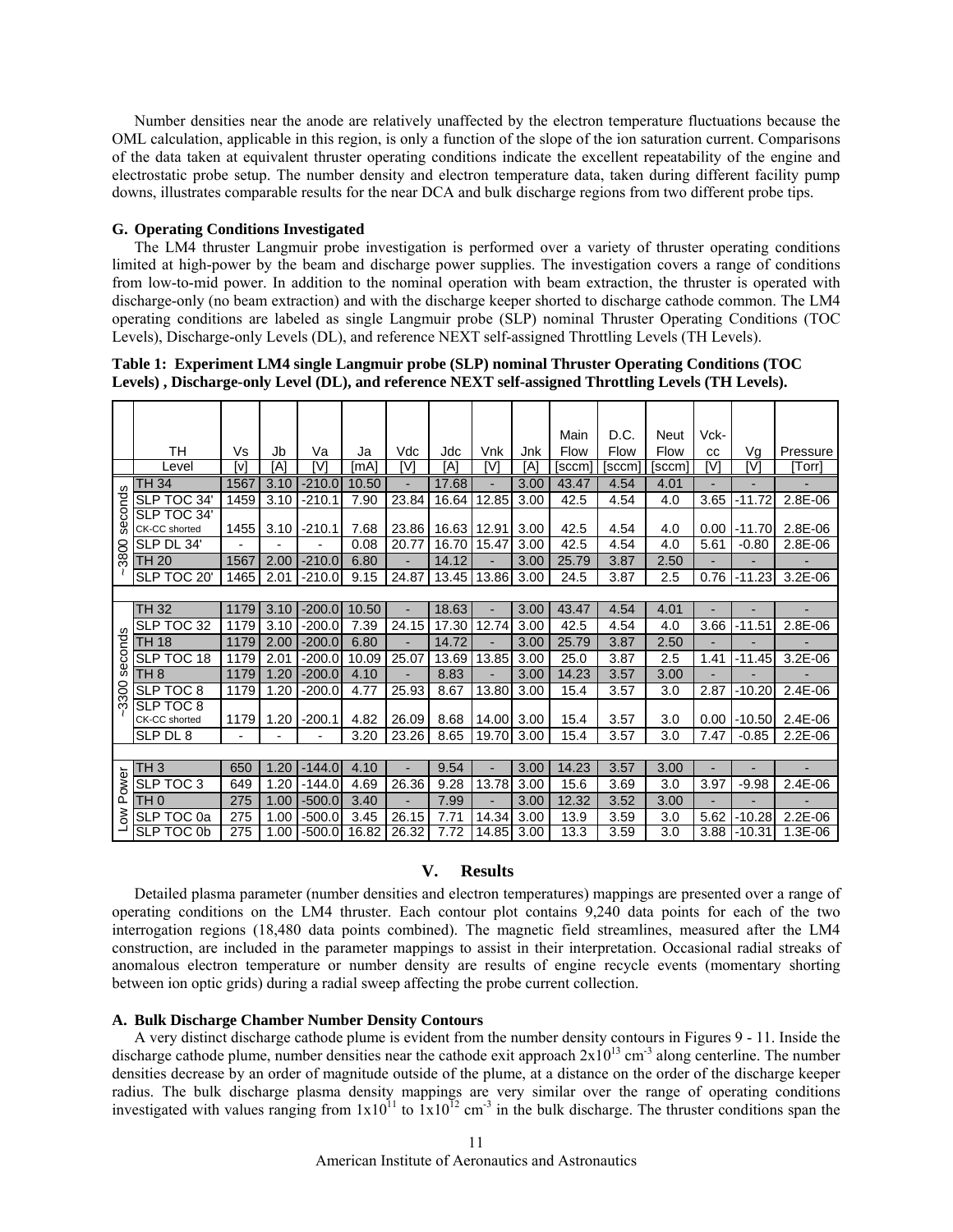low power (V<sub>s</sub>=275V, J<sub>b</sub>=1.00A) settings to medium power (V<sub>s</sub>=1500V, J<sub>b</sub>=3.10A) settings. Just outside of the highdensity cathode plume, the number densities are  $\sim 5x10^{11}$  cm<sup>-3</sup>, which is comparable to the value found in the 30-cm NSTAR thruster investigation.<sup>23</sup> This value is used, in conjunction with emissive probe plasma potential measurements to calculate a NEXT engine DCA erosion rate.<sup>25,29</sup>

The contour shapes, for the various operating conditions, are all identical and closely follow the magnetic field structure. Near the DCA, the magnetic field streamlines run almost entirely in the axial direction. This effectively con fines the electrons emitted from the DCA to a narrow plume. These electrons spiral around the magnetic field lines resulting in ion creation in this narrow plume due to electron bombardment. The number densities near the anode cusp regions are larger in magnitude than the inter-cups regions where electrons are prevented from reaching due to the magnetic field.

throttled to higher power. In general there no discernable change in discharge plasma number density, outside of the DC A plume, as the thruster is operated at higher power levels. Slight variations are evident in the inter-cusp near-Comparison of the number density contours in Figures [9](#page-11-0) - [11](#page-12-0) illustrates the following trends as the engine is anode number densities, but are difficult to correlate to engine operating condition. A very modest decrease in the near-anode inter-cusp region is evident from low-power to medium-power settings. This may be due to the preferential drift of the ions towards the screen grid as the screen voltage and accelerator grid voltage are increased in magnitude. Essentially, the engine is more efficient at extraction of ions at the higher power setting. This is consistent with the decrease in discharge losses (W/A) measured for the NEXT ion engine with increasing thruster input power. This trend is attributed to the decreasing screen grid ion transparency associated with the decreasing total voltage (i.e. the sum of the magnitudes of the screen and accelerator grid voltages).

<span id="page-11-0"></span>

**Figure 9:** LM4 SLP TOC 0a  $(V_s = 275V$  and  $J_b = 1.00A$ ) number density staggered probe results.



Figure 10: LM4 SLP TOC 8  $(V_s = 1179V$  and  $J_b = 1.20A$ ) number density staggered probe results.

American Institute of Aeronautics and Astronautics 12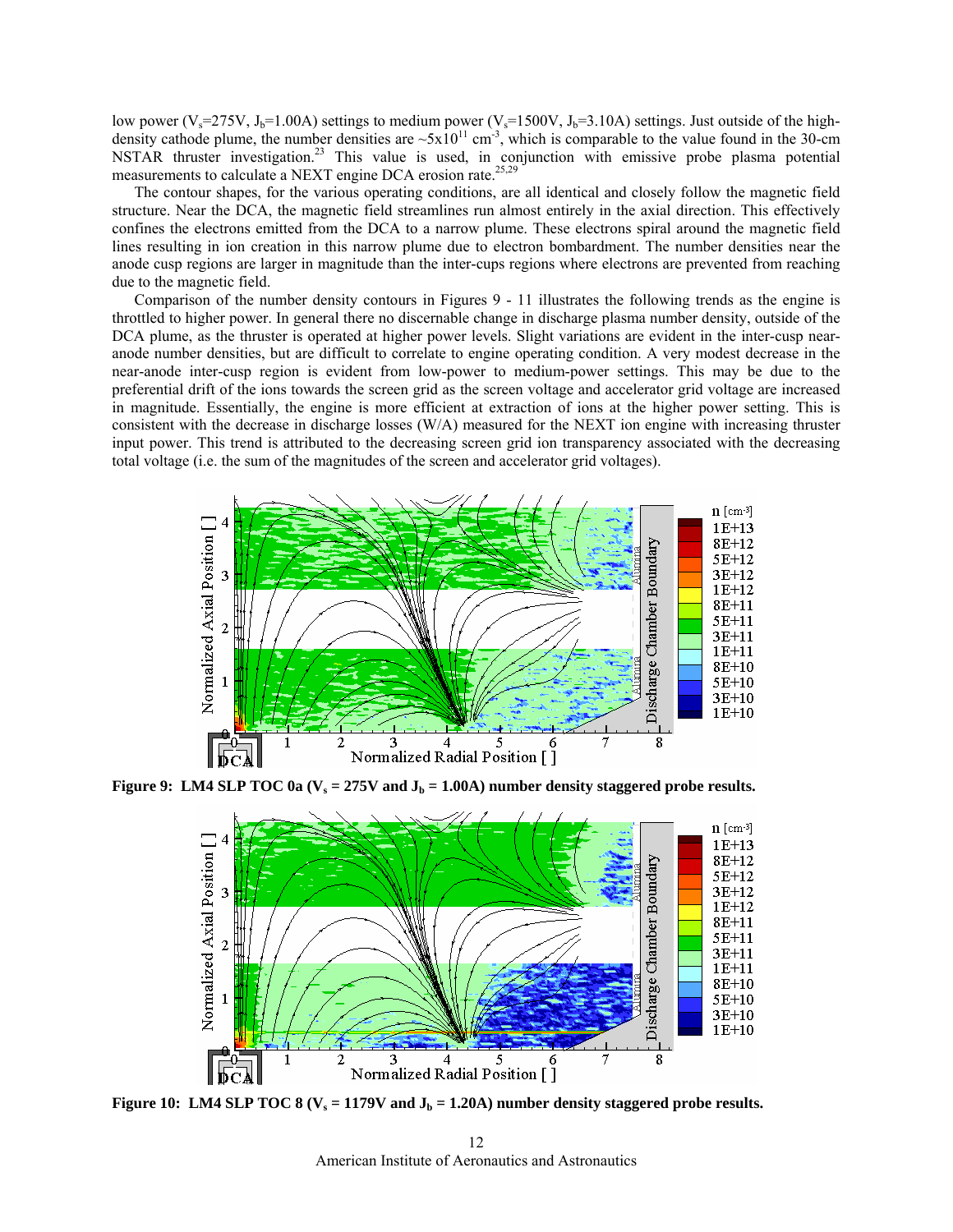<span id="page-12-0"></span>

Figure 11: LM4 SLP Toc 34' ( $V_s = 1459V$  and  $J_b = 3.10A$ ) number density staggered probe results.

Previous 30-cm ion thruster testing indicated that shorting the discharge cathode keeper to discharge cathode common had no effect outside of the keeper sheath.<sup>22,23</sup> This conclusion is supported by the LM4 results which illustrate negligible differences in the plasma structure when the keeper is shorted to common. The lack of beam extraction results in a slight decrease in number densities.

## **B. Bulk Discharge Electron Temperature Contours**

Analysis of the single Langmuir probe results gives the electron temperature from the slope of the natural log of the I-V curve in the electron retarding region. This analysis is independent of the thin-sheath, thick-sheath, or transitional probe regime used. The electron temperature contours illustrate a discharge cathode plume where low electron temperatures exist  $(2 - 4 \text{ eV})$ . Outside of this plume, the electron temperature gradually increases by a few volts to the bulk discharge electron temperatures of 4 to 7 eV. Near the anode, in the inter-cusp regions, the electron temperature reaches much higher values (as high as  $13 - 15$  eV). The near-anode rise in electron temperature may be enhanced by the reduced signal-to-noise ratio in this region. Sheath structures near the anode and/or the guiding alumina tube may affect the rising electron temperature measured. The electron temperature assumes a Maxwellian distribution, but from direct measurement of electron energy distribution functions the electron population was found to be non-Maxwellian for regions of the spatial domain inside the discharge chamber.<sup>29,52</sup>

The electron temperature contours in the Figures [12](#page-13-0) - [14](#page-13-1) illustrate very little variation for the near-DCA probe as the eng ine is throttled to higher power. There is often a slight discrepancy in the electron temperature between the field near the DCA. The potential gradient structure, termed a double layer, accelerates electrons across the double layer from the discharge cathode plume to the bulk plasma resulting in an increase in the electron temperature. This  $\frac{1}{2}$  is supported by analyzis of the electron energy distribution functions inside the LM4 discharg two interrogation regions, but is within the estimated error due to measurement with different probes. It is very useful to consider two separate investigations to explain the observed electron temperature trends. Analysis of the plasma potentials inside the LM4 discharge illustrate a free-standing double layer aligned with the axial magnetic is supported by analysis of the electron energy distribution functions inside the LM4 discharge chamber.<sup>52</sup> The elevated electron temperature through the double layer is quickly reduced as the higher energy electrons become thermalized. The electron temperature increase near the anode has also been measured near the anode in the discharge channel of Hall thrusters.<sup>53</sup>

The extraction of a beam results in a slight increase in electron temperature, of one or two eV, when compared to data taken without beam extraction. This may be partially due to the increase in discharge voltage associated with beam extraction. The increase in the electron temperatures with beam extraction indicate the coupled nature of the beam and discharge cathodes implying that beam extraction is needed to accurately represent flight-like thruster operating conditions.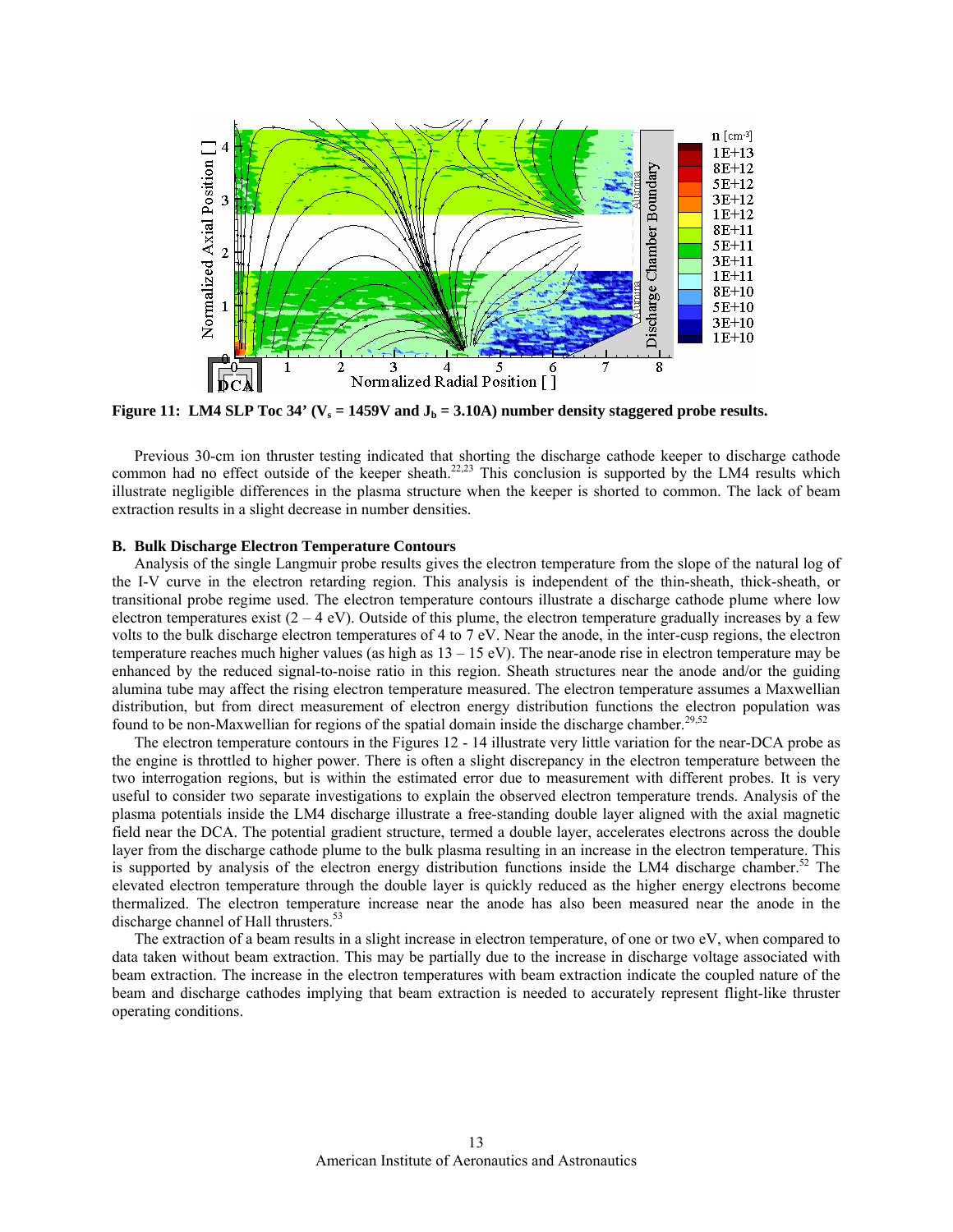<span id="page-13-0"></span>

**Figure 12: LM4 SLP TOC 0a**  $(V_s = 275V$  and  $J_b = 1.00A$ ) electron temperature staggered probe results.



<span id="page-13-1"></span>**Figure 13:** LM4 SLP TOC 8 ( $V_s = 1179V$  and  $J_b = 1.20A$ ) electron temperature staggered probe results.



**Figure 14:** LM4 SLP TOC 34' ( $V_s = 1459V$  and  $J_b = 3.10A$ ) electron temperature staggered probe results.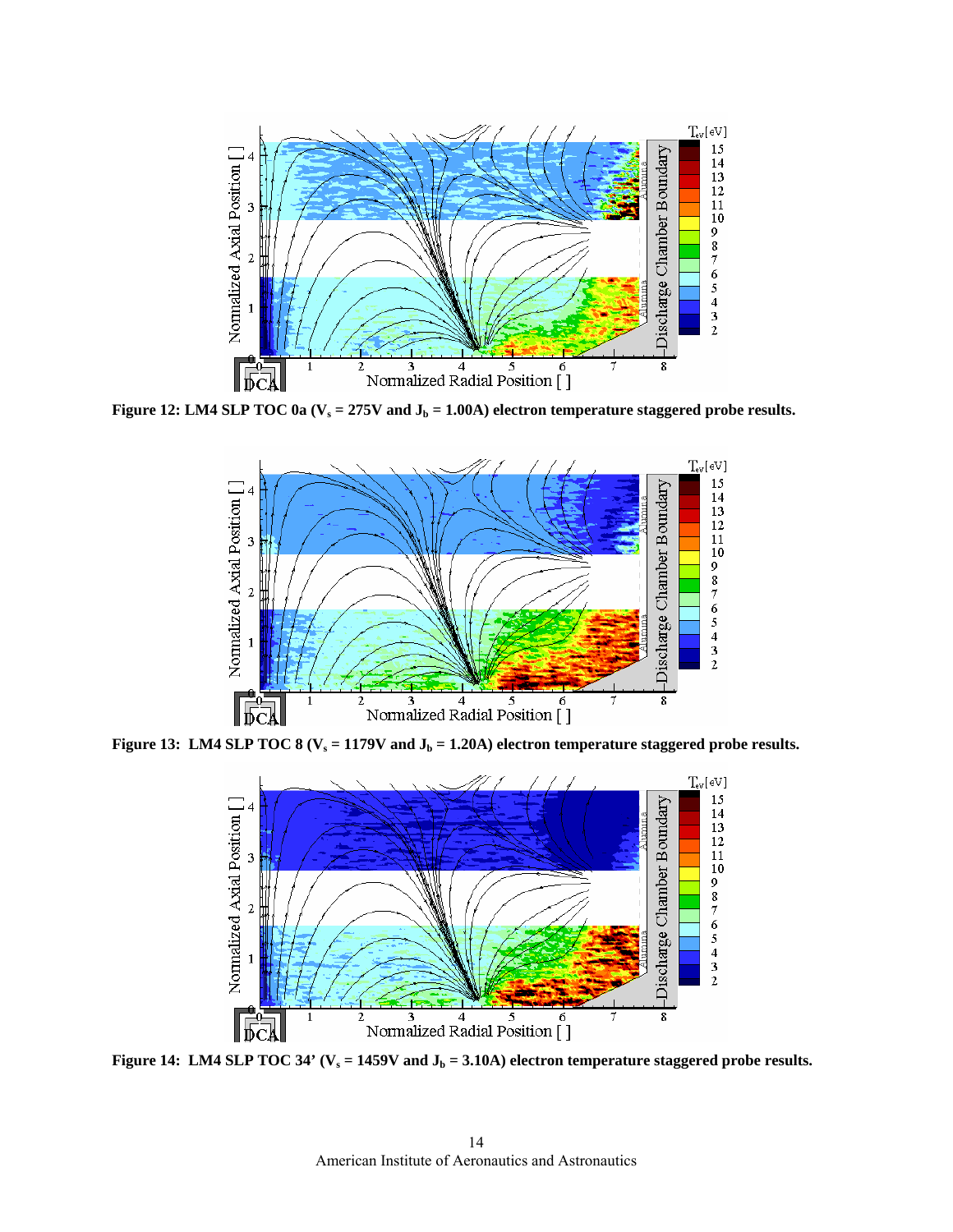#### **C. Near-DCA Number Density Measurements**

Examination of the near-DCA plasma structure, Figures [15](#page-14-0) - [18,](#page-15-0) is most relevant to the discharge cathode erosion phenomena. This highlights the subtle changes in the discharge cathode plume, the double layer transition, and the overall discharge plasma environment near the DCA. The number density contours from the single Langmuir probe are insensitive to the thruster operating condition in LM4. The axial magnetic field near the DCA creates a distinct plume structure in which cross-field diffusion of electrons is reduced similar to the previous 30-cm NSTAR results.<sup>23,24</sup> However, there is a notable difference between the 30-cm NSTAR FMT2 and 40-cm NEXT LM4 number density plumes. The number density profile for the LM4 exhibits a larger gradient in the axial direction than the FMT2. The decrease in number density in the axial direction for LM4 operation is an order of magnitude at an axial distance of approximately one keeper radius away from the DCA. The axial magnetic field of the LM4 is less than half of the FMT2 thruster at the discharge cathode keeper plate. Therefore, the reduced field of the LM4 does not smooth out the plasma structures in the axial direction the way the FMT2 thruster does. This may significantly affect the DCA erosion mechanisms of the LM4 thruster compared to the FMT2. Number densities at the DCA centerline are as high as  $2x10^{13}$  cm<sup>-3</sup>. Located radially outside the discharge cathode plume (outside the double layer), the plasma number density for the LM4 is  $\sim 5 \times 10^{11}$  cm<sup>-3</sup>. This value is used to calculate a directed flux of ions, which when combined with plasma potential data, LIF data, and double-to-single ion current ratio yield a calculated NEXT DCA erosion rate. $25,29$ 

<span id="page-14-0"></span>

**Figure 15:** LM4 near-DCA number density contours for SLP TOC  $0a - V_s = 275V$ ,  $J_b = 1.00A$  (left) and SLP TOC 3 -  $V_s = 649V$ ,  $J_b = 1.20A$  (right).

<span id="page-14-1"></span>

**Figure 16:** LM4 near-DCA number density contours for SLP TOC  $8 - V_s = 1179V$ ,  $J_b = 1.20A$  (left) and SLP TOC 18 -  $V_s = 1179V$ ,  $J_b = 2.01A$  (right).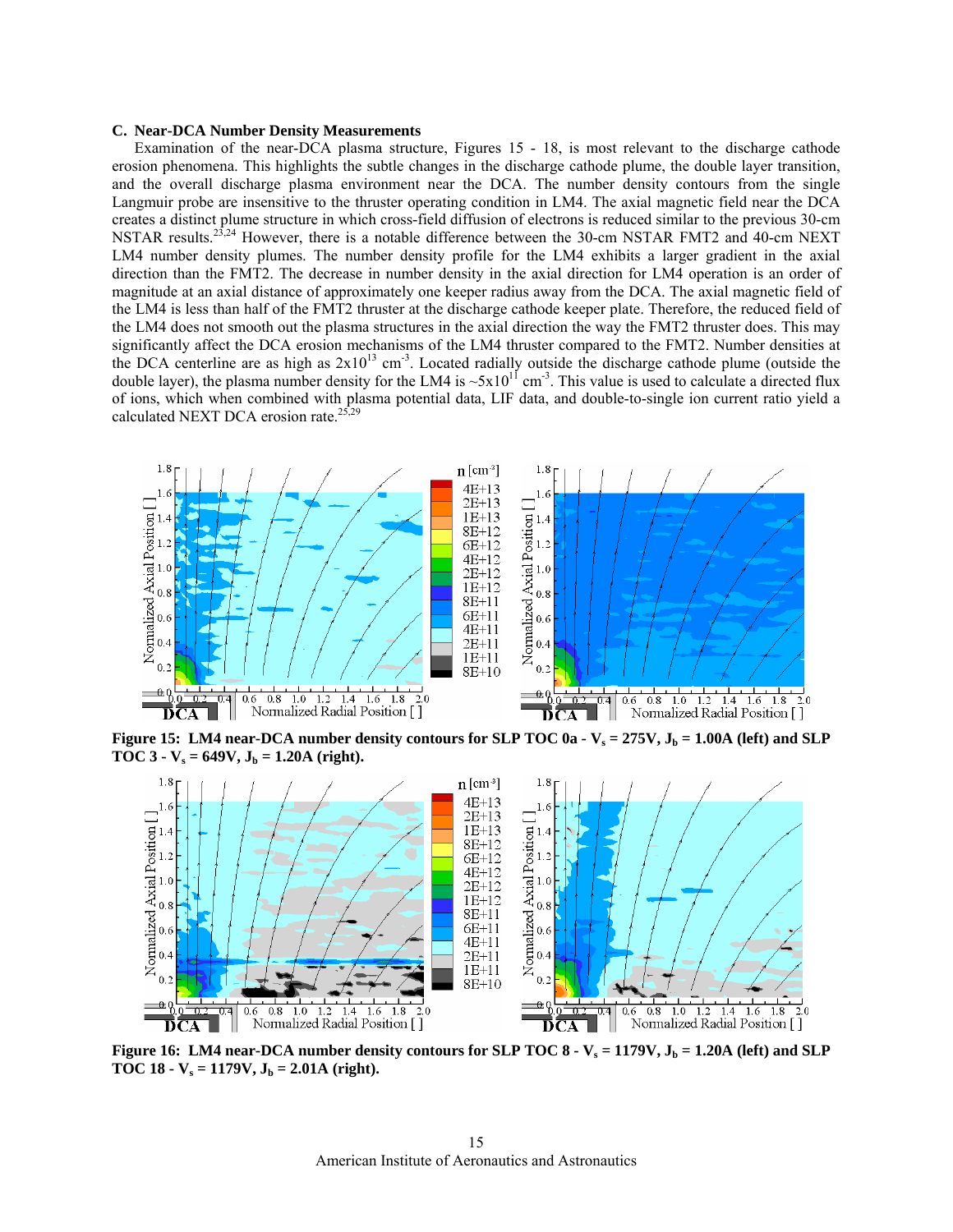<span id="page-15-1"></span>

<span id="page-15-0"></span>**SLP TOC 32 - V<sub>s</sub> = 1179V,**  $J_b$  **= 3.10A (right).** 



**Figure 18: LM4 near-DCA number density contours for SLP TOC 34' -**  $V_s = 1459V$ **,**  $J_b = 3.10A$ **.** 

#### **D.** Near-DCA Electron Temperature Measurements

Near-DCA electron temperatures illustrate a low electron temperature cathode plume with temperatures from 2 – 4 eV inside. Outside the plasma column, the electron temperatures increase up to 4 – 7 eV. The rise in electron temperature is tied to the potential gradients across the boundary between the cathode plume and bulk discharge plasma that accelerates electrons across the boundary thereby increasing their energy. The double layer potential profile also decelerates the high-energy electrons that overcome the potential gradient when moving from the highprome also decered to the low-potential cathode plume. This effectively replenishes the low-energy potential main discharge plasma to the low-potential cathode plume. This effectively replenishes the low-energy electrons in the discharge cathode plume confirmed in the analysis of the electron energy distribution functions.<sup>5</sup> Very little variation is observed in the near-DCA electron temperatures as the LM4 engine is throttled to higher power in Figures [19](#page-16-0) - [22.](#page-17-0)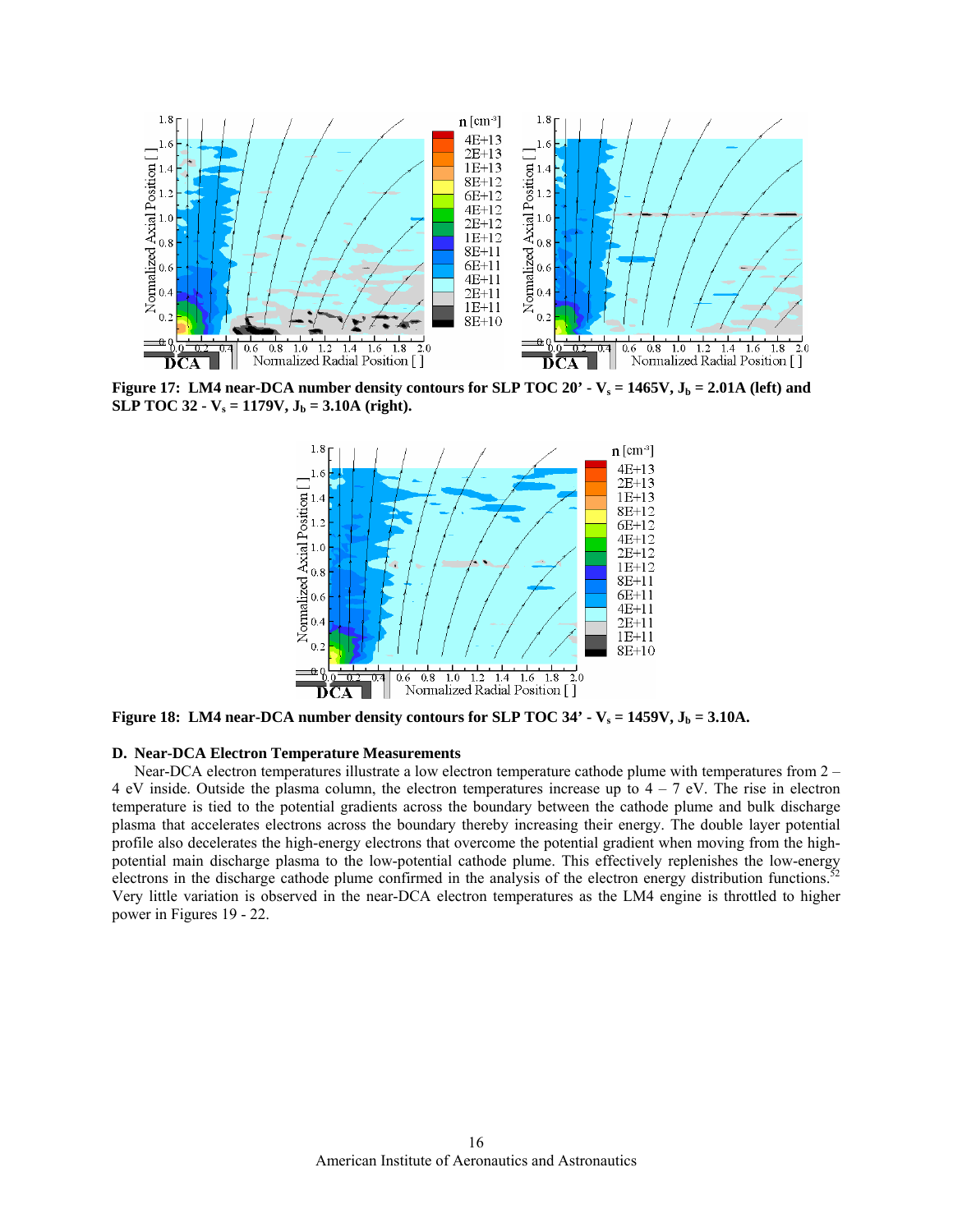<span id="page-16-0"></span>

**Figure 19:** LM4 near-DCA electron temperature contours for SLP TOC 0a -  $V_s = 275V$ ,  $J_b = 1.00A$  (left) and **SLP TOC 3 -**  $V_s = 649V, J_b = 1.20A$  **(right).** 



**Figure 20:** LM4 near-DCA electron temperature contours for SLP TOC  $8 - V_s = 1179V$ ,  $J_b = 1.20A$  (left) and **SLP TOC 18 - V**<sub>s</sub> = 1179V,  $J_b$  = 2.01A (right).



**Figure 21:** LM4 near-DCA electron temperature contours for SLP TOC 20' -  $V_s = 1465V$ ,  $J_b = 2.01A$  (left) and SLP TOC 32  $\text{-}$  V<sub>s</sub> = 1179V, J<sub>b</sub> = 3.10A (right).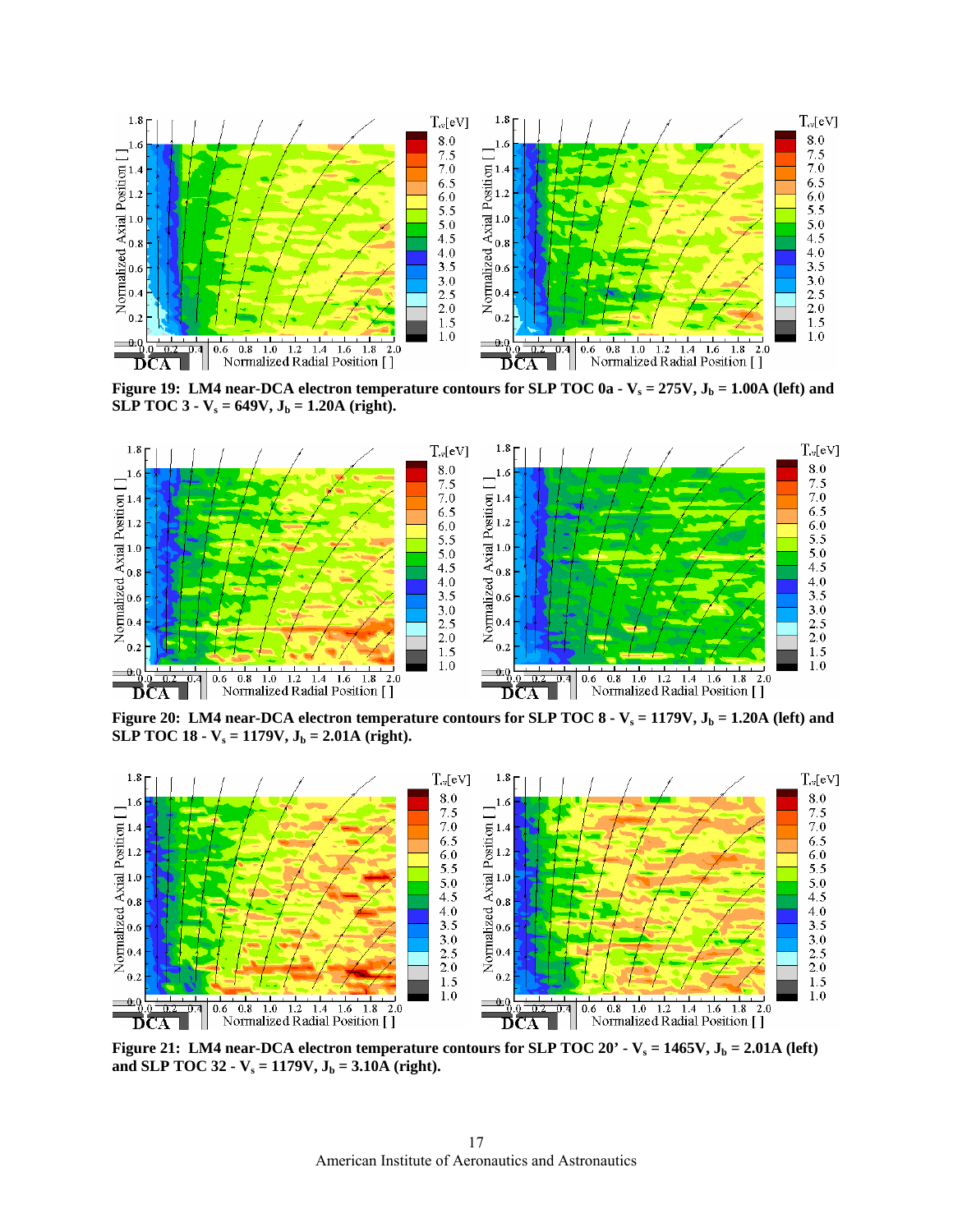<span id="page-17-1"></span>

<span id="page-17-0"></span>**nominal (left)** and SLP DL 34' without beam extraction (right). **Figure 22: LM4 near-DCA electron temperature contours for SLP TOC 34' -**  $V_s = 1459V$ **,**  $J_b = 3.10A$ 

## **VI. Discussion**

It is evident that the plasma parameter mappings closely follow the magnetic field streamlines. The high-density plume is established by an axial magnetic field near the DCA. As illustrated in plasma potential measurements, the magnetic field that confines the electrons to a narrow plume establishes a free-standing double layer potential gradient. The double layer gradient enhances radial electron motion to offset the magnetic field reduction of radial diffusion by electrostatically accelerating electrons from the DCA plume towards the bulk discharge plasma. This acceleration gives rise to an off-axis increase in electron temperature as electrons are accelerated across the double layer. The double layer also acts to accelerate ions from the bulk discharge plasma towards the DCA giving rise to DCA erosion as outlined in the floating emissive probe investigation on the LM4 thruster.<sup>25,29</sup> The inter-cusp electron temperatures near the anode are extremely high. While this measurement is performed with a poor signalto-noise ratio it seems logical that only the very high-energy electrons will reach these regions, across magnetic field lines, resulting in an elevated electron temperature.

It is possible that the double layer acceleration of electrons also contributes to ionization in the discharge chamber. Specifically focusing on Figures [16](#page-14-1) and [17](#page-15-1), there is also an off-axis maximum in number density downstream of the DCA. This may be due to radial acceleration of electrons across the double layer. From emissive step-wise fashion leading to ionization even though the first ionization potential of xenon is 12.13 eV. probe measurements, the potential across the double layer is approximately 7 volts.<sup>25</sup> Ionization may take place in a

Throughout the LM4 investigation, the effects of beam extraction are determined by turning off the high voltage power supplies. Equivalent mass flow rates and discharge currents maintain equivalent number density profiles with and without a beam. The reduction in discharge voltage without a beam decreases the measured plasma potentials inside the discharge chamber. The electron temperatures with beam extraction were slightly higher in magnitude than the discharge-only values illustrated in [Figure 22.](#page-17-1) Examination of the electron energy distribution functions (EEDF's) reveals more broad distributions as the reason for this electron temperature increase (higher-energy electrons are created due to acceleration across the double layer potential gradient). From the LM4 equivalent mass flow approach and the 30-cm NSTAR equivalent discharge voltage approach, it is evident that ion thrusters must be operated at high-voltage to demonstrate equivalent electron temperatures, number densities, and plasma potentials compared to flight conditions.<sup>23,25,29,52,54</sup> All of the discharge plasma parameters are important in describing the discharge plasma environment and therefore the DCA erosion mechanisms. The shorting of the LM4 discharge cathode keeper to cathode common did not have an effect on the discharge plasma outside of the keeper sheath, consistent with the 30-cm NSTAR investigation.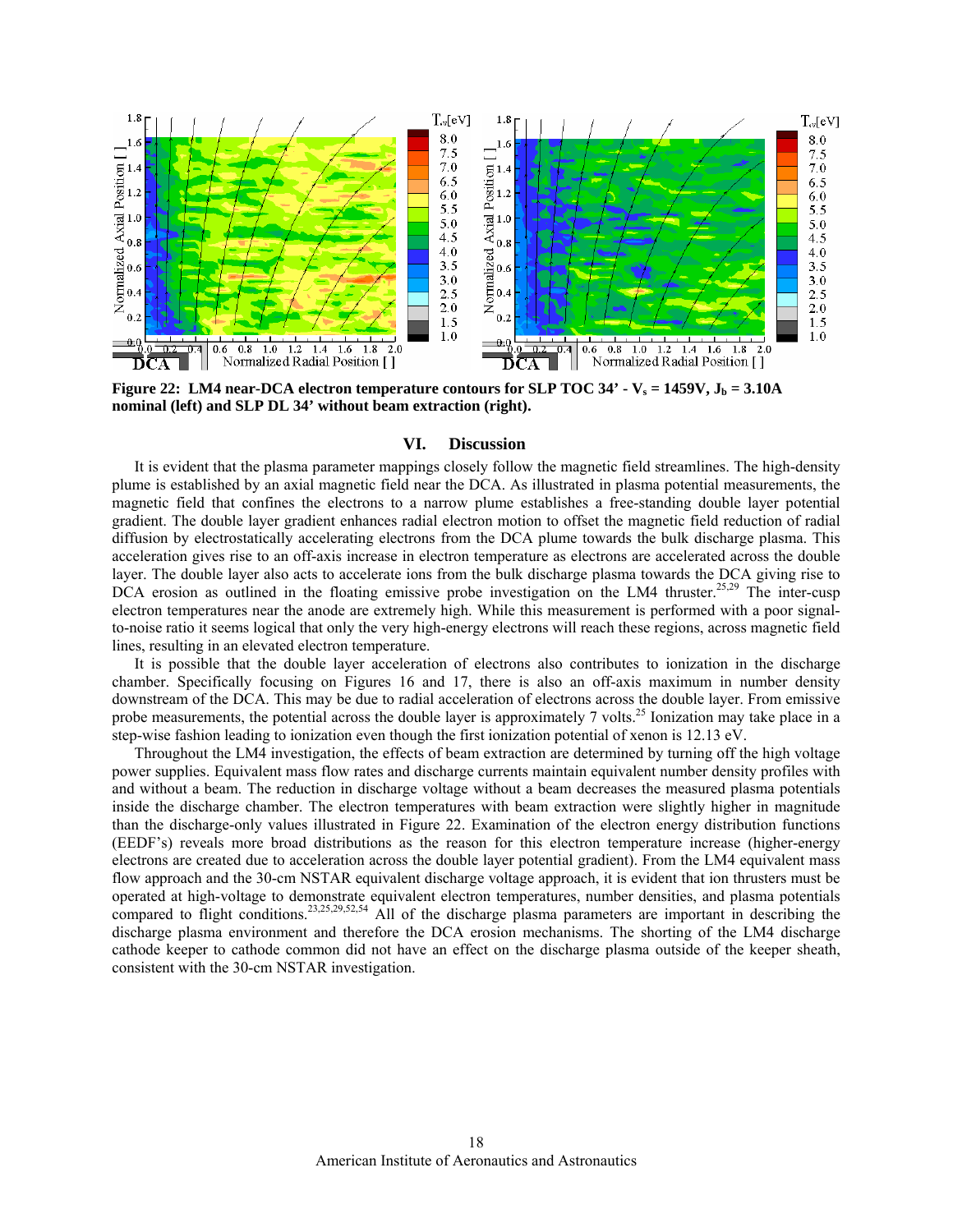# **VII. Conclusions**

A method of mapping the discharge plasma parameters inside a 40-cm NEXT engine is demonstrated. Number densities are presented for the low to mid-power operation of the LM4 thruster illustrating comparable results to the NSTAR thruster. The number densities illustrate a clear plume structure peaked along centerline (up to  $2x10^{13}$  cm<sup>-3</sup>). The near-DCA centerline value was fairly constant at a value of  $1 \times 10^{13} - 2 \times 10^{13}$  cm<sup>-3</sup>over the operating conditions investigated. Number densities illustrate negligible dependence upon thruster power level. A number density of  $\sim 5x10^{11}$  cm<sup>-3</sup> is observed corresponding to a location in the bulk discharge just outside the double layer. This value is utilized to calculate the flux of particles towards the DCA and therefore calculate an erosion rate.

Electron temperatures are similar to those measured in the NSTAR thruster. The electron temperatures in the discharge cathode plume are typically  $2 - 4$  eV and increase slightly off-axis to  $4 - 7$  eV. This increase is caused by the acceleration of electrons across the double layer and is confirmed by the electron energy distribution measurements. Outside the off-axis maximum, the electron temperature decreases as the accelerated ions are thermalized. Near the anode wall high electron temperatures are measured. This may be due to sheath formation or double sheath formation on the anode and/or the alumina guiding tube end. This apparent increase in electron temperature near the anode may be enhanced by the decreased signal-to-noise ratio of the measured probe current at these spatial locations.

# **s Acknowledgment**

We would like to thank Mr. Michael Patterson of the NASA Glenn Research Center (GRC) for the financial support of this research through research grant NAG3-2216 and for use of government equipment. We would like to acknowledge Dr. John Foster (grant monitor) and Dr. George Williams who have been principal contacts at NASA GRC. We would also like to thank the technicians at NASA GRC, Terry Larrow at the University of Michigan, and Bob Roman who assisted in building the LM4 thruster.

## **References**

<sup>1</sup>Choueiri, E. Y., "A Critical History of Electric Propulsion: The First 50 Years (1906 - 1956)," Journal of Propulsion and Power, Vol. 20, No. 2, pp. 193-203, March-April 2004. 2

<sup>2</sup>Polk, J. E., Kakuda, R. Y., Anderson, J. R., Brophy, J. R., Rawlin, V. K., Patterson, M. J., Sovey, J. S. and Hamley, J., "Performance of the NSTAR Ion Propulsion System on the Deep Space One Mission," AIAA-2001-0965, *39th AIAA Aerospace Sciences Meeting and Exhibit Joint Propulsion Conference*, Reno, NV, January 8-11, 2001.

Sengupta, A., Brophy, J. R. and Goodfellow, K. D., "Status of the Extended Life Test of the Deep Space 1 Flight Spare Ion Engine after 30,352 Hours of Operation," AIAA-2003-4558, *39th AIAA / ASME / SAE / ASEE Joint Propulsion Conference*, Huntsville, AL, July 20-23, 2003. 4

Patterson, M. J., Rawlin, V. K., Sovey, J. S., Kussmaul, M. and Parkes, J., "2.3 kW Ion Thruster Wear Test," AIAA-1995-251 6, *31st AIAA / ASME / SAE / ASEE Joint Propulsion Conference*, San Diego, CA, July 10-12. 5

 ${}^5P$ Olk, J. E., Patterson, M. J., Brophy, J. R., Rawlin, V. K., Sovey, J. S., Myers, R. M., Blandino, J. J., Goodfellow, K. D. and Garner, C. E., "A 1000 Hour Wear Test of the NASA NSTAR Ion Thruster," AIAA-1996-2784, *32nd AIAA / ASME / SAE / ASEE Joint Propulsion Conference*, Lake Buena Vista, FL, July 1-3. 6

 ${}^{6}P$ olk, J. E., Anderson, J. R., Brophy, J. R., Rawlin, V. K., Patterson, M. J., Sovey, J. S. and Hamley, J., "An overview of the results from an 8200 hour wear test of the NSTAR ion thruster," AIAA-1999-2446, *35th AIAA / ASME / SAE / ASEE Joint Propulsion Conference*, Los Angeles, California, June 20-24, 1999.

Polk, J. E., Anderson, J. R., Brophy, J. R., Rawlin, V. K., Patterson, M. J. and Sovey, J. S., "The Effect of Engine Wear on Performance in the NSTAR 8000 Hour Ion Engine Endurance Test," AIAA-1997-0869, *33rd AIAA / ASME / SAE / ASEE Joint Propulsion Conference*, Seattle, WA, July 6-9.

Oleson, S.Katz, I., "Electric Propulsion for Project Prometheus," AIAA-2003-5279, *39th AIAA / ASME / SAE / ASEE Joint Propulsion Conference*, Huntsville, AL, July 20-23, 2003.

40th AIAA / ASME / SAE / ASEE Joint Propulsion Conference, Fort Lauderdale, Florida, July 11-14, 2004.<br><sup>10</sup>Cupples, M., Coverstone, V. and Woo, B., "Application of Solar Electric Propulsion to a Comet Surface Sample Retur <sup>9</sup> Oleson, S. R., "Electric Propulsion Technology Development for the Jupiter Icy Moons Orbiter Project," AIAA-2004-3449,  $40th AIAA / ASME / SAE / ASEE$  Joint Propulsion Conference, Fort Lauderdale, Florida, July 11-14, 2004.

<sup>11</sup>Oh, D., Benson, S., Witzberger, K. and Cupples, M., "Deep Space Mission Applications for NEXT: NASA's Evolutionary Xenon Thruster," AIAA-2004-3806, *40th AIAA / ASME / SAE / ASEE Joint Propulsion Conference*, Fort Lauderdale, FL, July

11-14. 12Benson, S.Patterson, M. J., "Development status of NEXT: NASA's evolutionary xenon thruster," IEPC-03-0288, *28th International Electric Propulsion Conference*, Toulouse, France, March 17-21, 2003.<br><sup>13</sup>Williams, G. J., Smith, T. B. and Gallimore, A. D., "30 cm Ion Thruster Discharge Cathode Erosion," IEPC-01-306, 27th

*International Electric Propulsion Conference*, Pasadena, CA, October 15-19, 2001.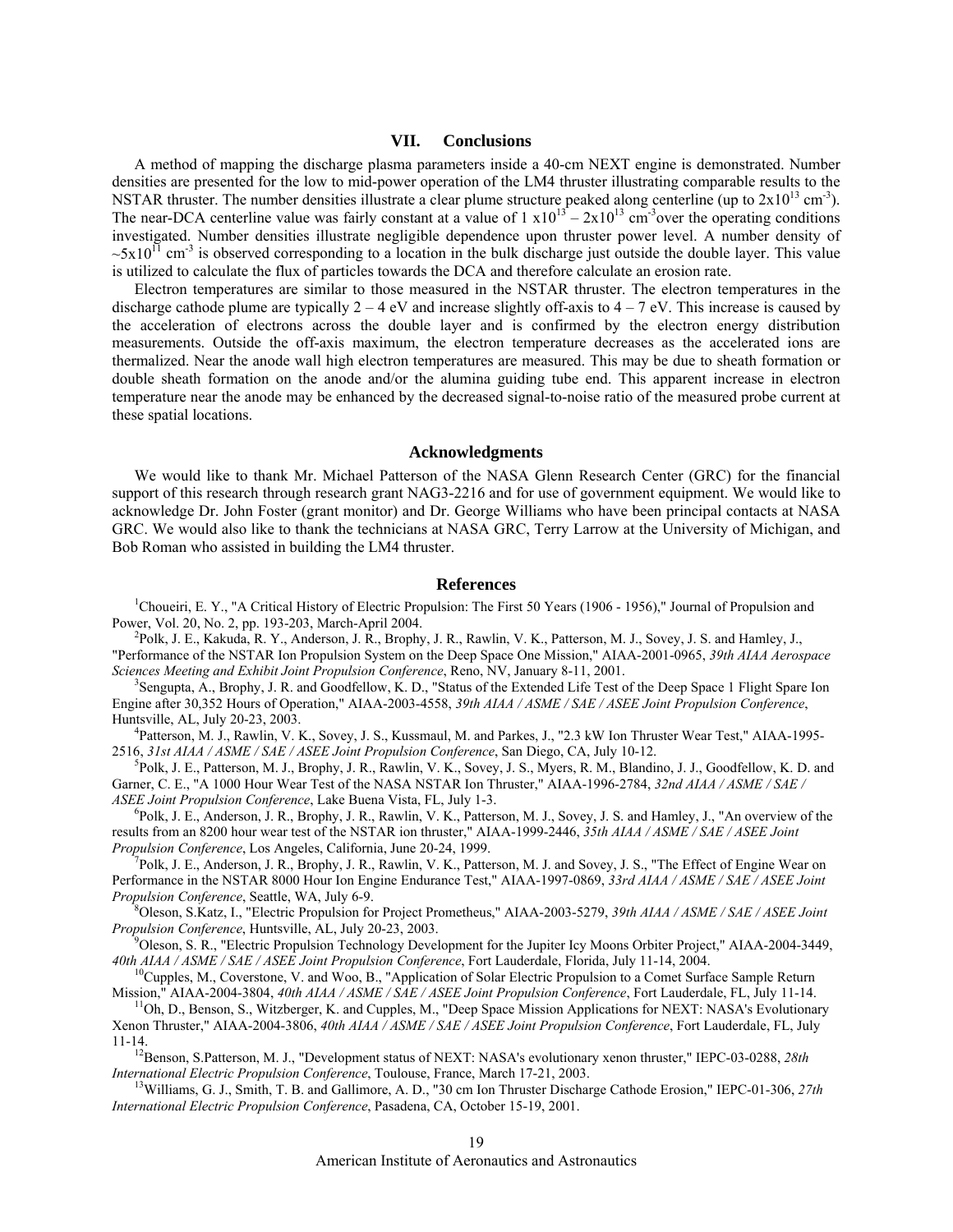$14$ Williams, G. J., Smith, T. B., Patrick, T. A. and Gallimore, A. D., "Characterization of the FMT-2 discharge cathode plume," IEPC-99-104, 26th International Electric Propulsion Conference, Kitakyushu, Japan, October 1999.<br><sup>15</sup> Ferrell, C. C. Williams, J. D. and Wilbur, B. J. "Characteristics of aperastic ions emitted from hollow

 $^{15}$ Farnell, C. C., Williams, J. D. and Wilbur, P. J., "Characteristics of energetic ions emitted from hollow cathodes," IEPC-03-072, 28th International Electric Propulsion Conference, Toulouse, France, March 17-21, 2003.<br><sup>16</sup>Foster, J. E.Patterson, M. J., "Plasma emission characteristics from a high current hollow cathode in an ion thruster

discharge chamber," AIAA-2002-4102, *38th AIAA / ASME / SAE / ASEE Joint Propulsion Conference*, Indianapolis, IN, July 7- 10, 2002.<br><sup>17</sup>Foster, J. E.Patterson, M. J., "Characterization of Downstream Ion Energy Distributions from a High Current Hollow

Cathode in a Ring Cusp Discharge Chamber," AIAA-2003-4865, *39th AIAA / ASME / SAE / ASEE Joint Propulsion Conference*,

 $^{18}$ Foster, J. E., Soulas, G. C. and Patterson, M. J., "Plume and Discharge Plasma Measurements of an NSTAR-type Ion thruster," AIAA-2000-3812, 36th AIAA / ASME / SAE / ASEE Joint Propulsion Conference, Huntsville, AL., July 16-19, 2000.<br><sup>19</sup>Sengupta, A., Goebel, D. M., Fitzgerald, D., Owens, A., Tynan, G. and Doerner, R., "Experimentall

Density and Plasma Parameters in a 30 cm Ion Engine," AIAA-2004-3613, *40th AIAA / ASME / SAE / ASEE Joint Propulsion* 

*Conference*, Fort Lauderdale, FL, July 11-14, 2004.<br><sup>20</sup>Goebel, D. M., Jameson, K. K., Watkins, R. M. and Katz, I., "Hollow Cathode and Keeper-Region Plasma Measurements using Ultra-Fast Miniature Scanning Probes," AIAA-2004-3430, 40th AIAA / ASME / SAE / ASEE Joint Propulsion Conference, Fort Lauderdale, FL, July 11-14, 2004.

plasma of a 30 cm ion thruster," AIAA-2002-4256, 38th AIAA / ASME / SAE / ASEE Joint Propulsion Conference, Indianapolis, IN, July 7-10, 2002.<br><sup>22</sup>Herman, D. A.Gallimore, A. D., "Comparison of Discharge Plasma Parameters in a 30-cm NSTAR Type Ion Engine with  $^{21}$ Herman, D. A.Gallimore, A. D., "A high-speed axial reciprocating probe positioning system for interrogating the discharge

and without Beam Extraction," AIAA-2003-5162, *39th AIAA / ASME / SAE / ASEE Joint Propulsion Conference*, Huntsville, Alabama, July 20-23, 2003. 23Herman, D. A.Gallimore, A. D., "Near Discharge Cathode Assembly Plasma Potential Measurements in a 30 cm NSTAR-

type Ion Engine amidst Beam Extraction," AIAA-2004-3958, *40th AIAA / ASME / SAE / ASEE Joint Propulsion Conference*, Fort

Lauderdale, FL, July 11-14.<br><sup>24</sup>Herman, D. A., McFarlane, D. S. and Gallimore, A. D., "Discharge plasma parameters of a 30 cm ion thruster measured without beam extraction using a high-speed axial reciprocating probe positioning system," IEPC-03-0069, 28th International *Electric Propulsion Conference*, Toulouse, France, Marc

<sup>25</sup>Herman, D. A.Gallimore, A. D., "Discharge Chamber Plasma Potential Mapping of a 40-cm NEXT-type Ion Engine,"

AIAA-2005-4251, 41st AIAA / ASME / SAE / ASEE Joint Propulsion Conference, Tucson, AZ, July 10-13, 2005.<br><sup>26</sup>Soulas, G. C., Domonkos, M. T. and Patterson, M. J., "Performance Evaluation of the NEXT Ion Engine," AIAA-2003-5278, 39th AIAA / ASME / SAE / ASEE Joint Propulsion Conference, Huntsville, AL, July 20-23, 2003.<br><sup>27</sup>Soulas, G. C., Kamhawi, H., Patterson, M. J., Britton, M. A. and Frandina, M. M., "NEXT Ion Engine 2000 Hour Wear

Test Results," AIAA-2004-3791, *40th AIAA / ASME / SAE / ASEE Joint Propulsion Conference*, Fort Lauderdale, FL, July 11-

14. <sup>28</sup>Hoskins, W. A., Wilson, F. C., Polaha, J., Talerico, L., Patterson, M. J., Soulas, G. C. and Sovey, J. S., "Development of a Prototype Model Ion Thruster for the NEXT System," AIAA-2004-4111, *40th AIAA / ASME / SAE / ASEE Joint Propulsion* 

*Conference*, Fort Lauderdale, Fig. 1, 1994. In Fig. 1, 2014. 2014. 2014 of the Discharge Plasma Structure and Identify Discharge Plasma, D. A., "The Use of Electrostatic Probes to Characterize the Discharge Plasma Structu Cathode Erosion Mechanisms in Ring-Cusp Ion Thrusters," Thesis, Dept. of Aerospace Engineering, University of Michigan, Ann Arbor, MI, 2005.<br><sup>30</sup>Haas, J. M., "Low-Perturbation Interrogation of the Internal and Near-field Plasma Structure of a Hall thruster using a

High-Speed Probe Positioning System," Ph. D. Thesis, Dept. of Aerospace Engineering, University of Michigan, Ann Arbor, MI, 2001. 31Haas, J. M., Gallimore, A. D., McFall, K. and Spanjers, G. G., "Development of a high-speed, reciprocating electrostatic

probe system for Hall thruster interrogation," Review of Scientific Instruments, Vol. 71, No. 11, pp. 4131, November 2000.<br><sup>32</sup>Haas, J. M.Gallimore, A. D., "Characterization of the internal plasma structure of a 5kw hall t

*International Electric Propulsion Conference*, Kitakyushu, Japan, October 1999.<br><sup>33</sup>Hofer, R. R.Gallimore, A. D., "Recent Results from Internal and Very-Near-Field Plasma Diagnostics of a High Specific

Impulse Hall thruster," IEPC-03-037, 28th International Electric Propulsion Conference, Toulouse, France, March 17-21, 2003.<br><sup>34</sup>Williams, G. J., Smith, T. B., Gulczinski, F. S., Beal, B. E., Gallimore, A. D. and Drake, R.

*AE*  Fluorescence Measurement of Ion Velocities in the Plume of a Hall Effect Thruster," AIAA-1999-2424, *35th AIAA / ASME / S / ASEE Joint Propulsion Conference*, Los Angeles, CA, June 20-23, 1999. 35Williams, G. J., Domonkos, M. T. and Chavez, J. M., "Measurement of doubly charged ions in ion thruster plumes," IEPC-

October, 1926.<br><sup>37</sup>Langmuir, I., "The Interaction of Electron and Positive Ion Space Charges in Cathode Sheaths," Physical Review, Vol. 33, 01-310, *27th International Electric Propulsion Conference*, Pasadena, CA, October 15-19, 2001.<br><sup>36</sup>Mott-Smith, H. M.Langmuir, I., "The Theory of Collectors in Gaseous Discharges," Physical Review, Vol. 28, pp. 727-763, Oc

pp. 954-989, June 1929.